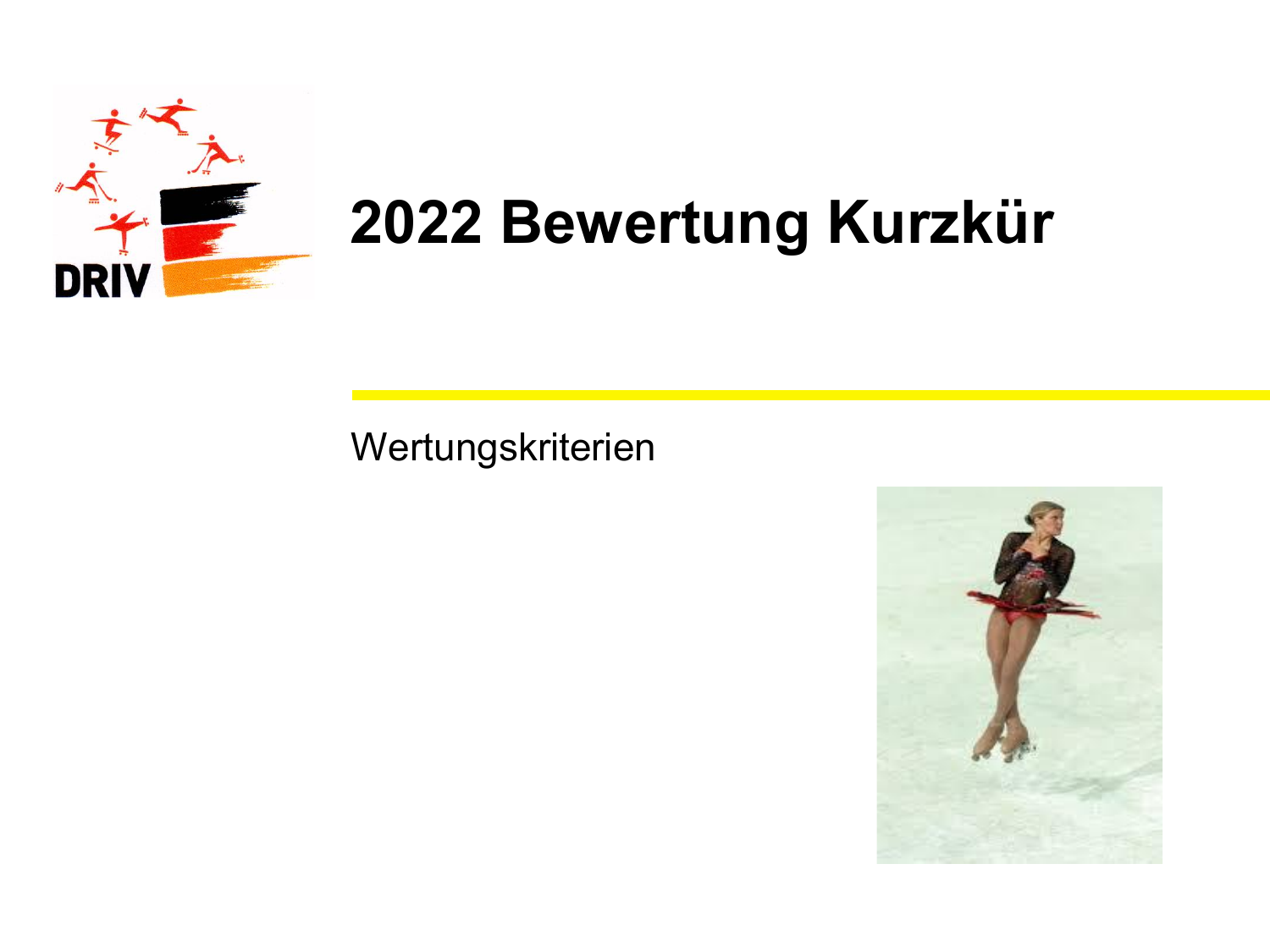## KK Regeln



### **Meisterklasse und Junioren**

- Dauer: 2:45 Min. +/- 5 Sek.
- Vorgeschriebene Elemente:
	- 1. Axel einfach, doppelt oder dreifach
	- 2. Sprungkombination aus mind. 2 und höchstens 4 Sprüngen einschließlich einfacher Verbindungssprünge
	- 3. Einzelsprung einfach, doppelt oder dreifach (kein Axel)
	- 4. Einzel-Pirouette, mind. 3 Umdrehungen
	- 5. Pirouettenkombination mit max. 5 Positionen einschl. einer Sitzpirouette (Kante frei wählbar), mind. 2 Umdrehungen je Position, Ein- und Auslauf frei wählbar
	- **6. Schrittfolge max. 40 Sekunden**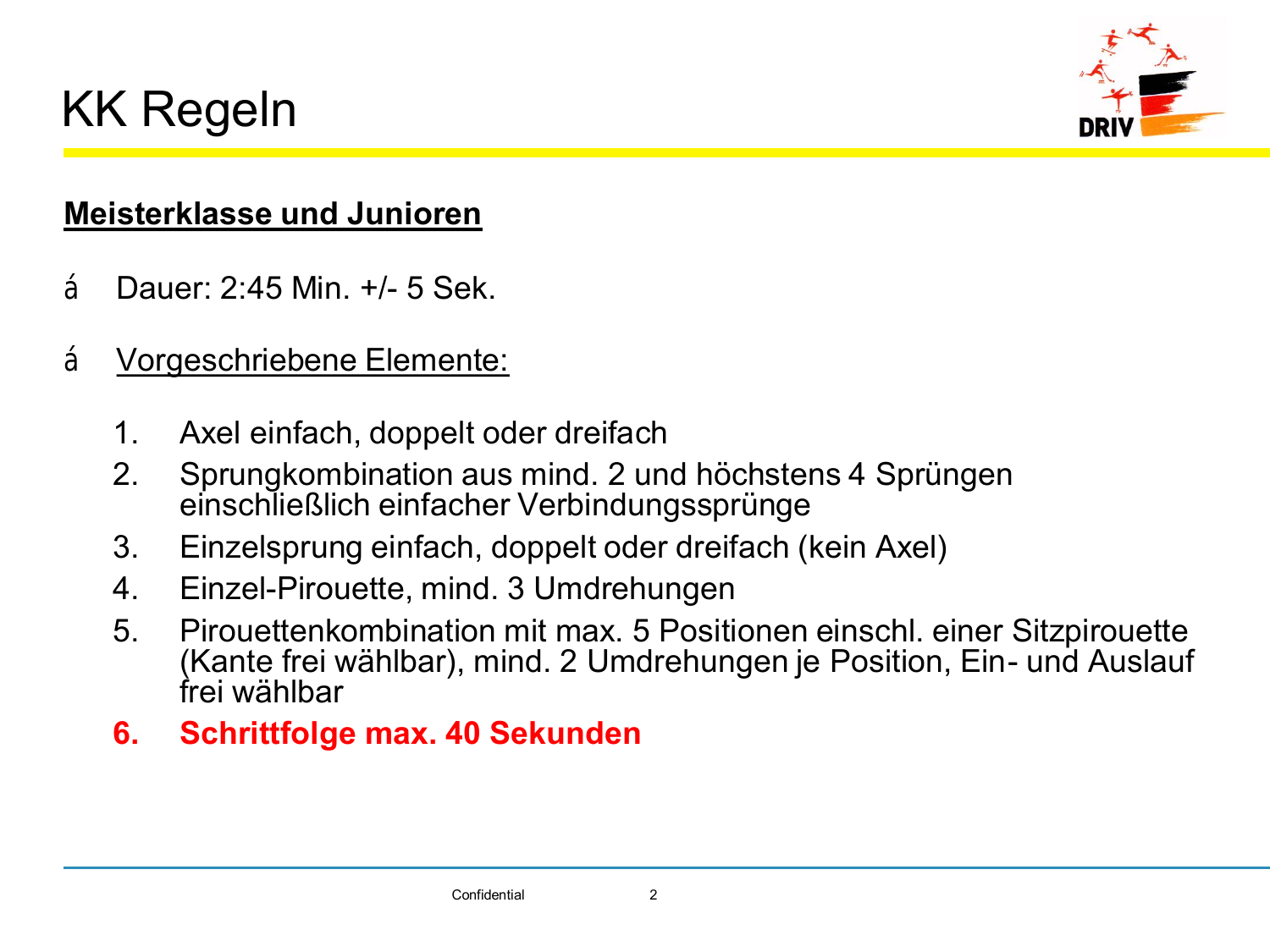



### **Jugend und Schüler A**

- Dauer: 2:30 Min. +/- 5 Sek.
- Vorgeschriebene Elemente:
	- 1. Axel einfach, doppelt oder dreifach
	- 2. Sprungkombination aus mind. 2 und höchstens 4 Sprüngen einschließlich einfacher Verbindungssprünge
	- 3. Einzelsprung einfach, doppelt oder dreifach (kein Axel)
	- 4. Einzel-Pirouette, mind. 3 Umdrehungen
	- 5. Pirouettenkombination mit max. 5 Positionen einschl. einer Sitzpirouette (Kante frei wählbar), mind. 2 Umdrehungen je Position, Ein- und Auslauf frei wählbar
	- **6. Schrittfolge, Jugend: max. Level 4, max. 40 Sekunden, Schüler A: max. Level 3, max. 30 Sekunden**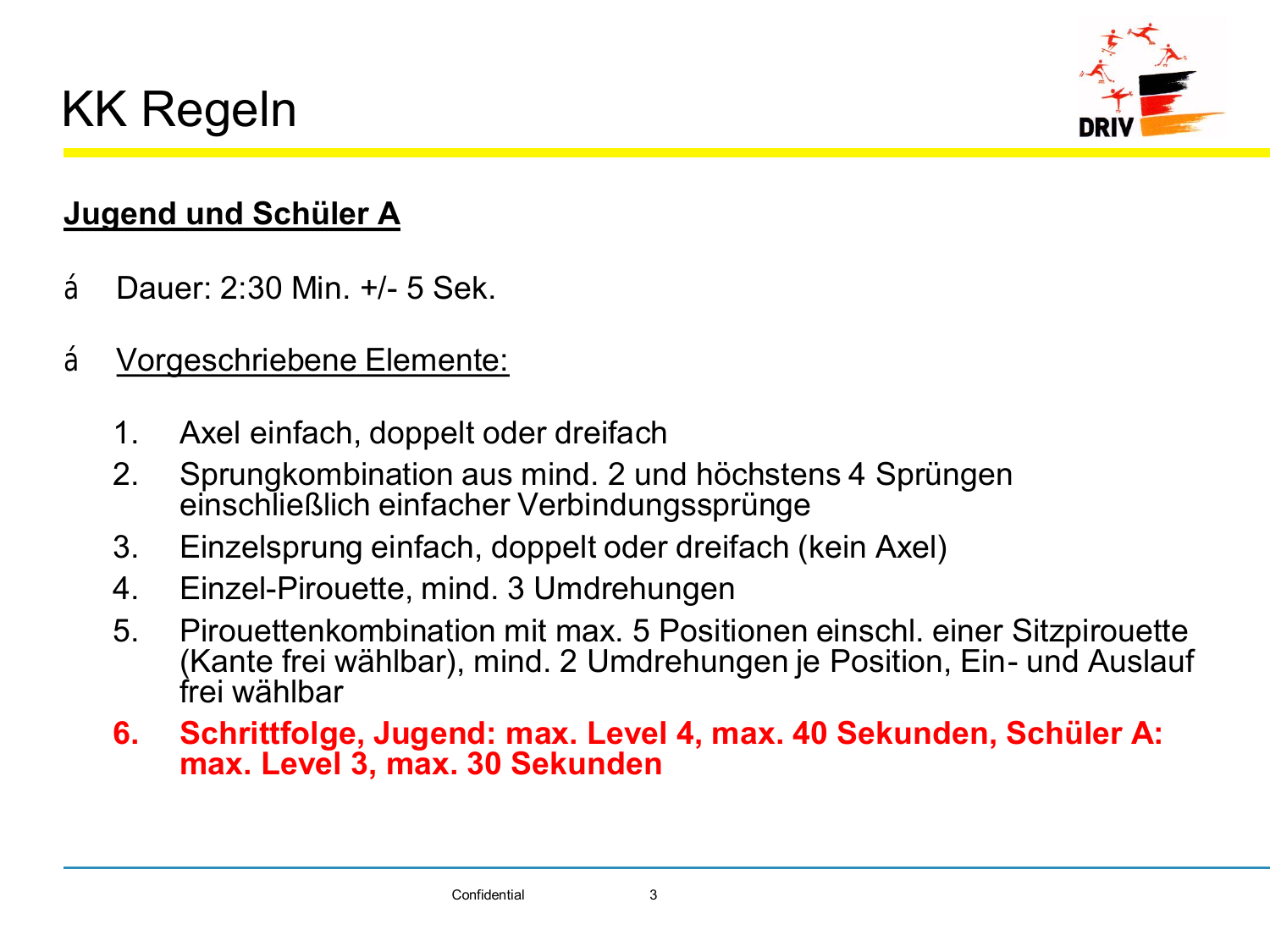



### **Schüler B**

- Dauer: 2:00 Min. +/- 5 Sek.
- Vorgeschriebene Elemente:
	- 1. Axel einfach
	- 2. Sprungkombination aus mind. 2 und höchstens 4 Sprüngen einschließlich einfacher Verbindungssprünge, max. Doppelsprünge ohne Doppelaxel
	- 3. Einzelsprung einfach oder doppelt (kein Axel)
	- 4. Einzel-Pirouette, mind. 3 Umdrehungen, Waage ra oder Waage va
	- 5. Pirouettenkombination mit 2 Positionen, davon eine Waage ra oder va (nicht die als Einzelpirouette gewählte) und einer Sitzpirouette (Kante frei wählbar), mind. 2 Umdrehungen je Position, Ein- und Auslauf frei wählbar
	- **6. Schrittfolge max. Level 3, max. 30 Sekunden**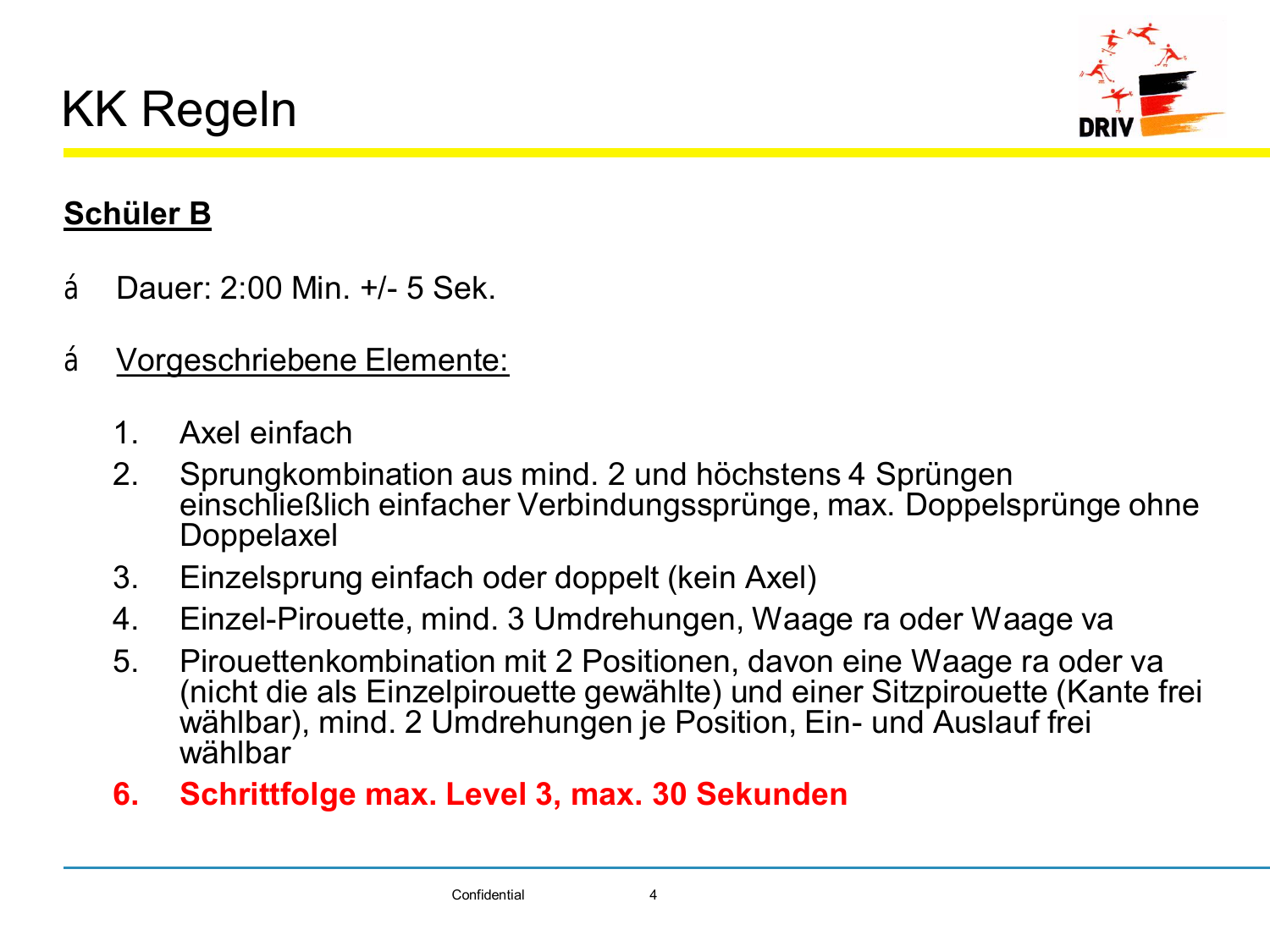



### • *Misslungene & Zusätzliche Elemente:*

Die Wiederholung misslungener oder das Zeigen zusätzlicher Elemente ist nicht erlaubt. Ein zusätzliches Element liegt immer dann vor, wenn neben den sechs vorgeschriebenen Elementen weitere Elemente gezeigt werden.

### • *Wiederholung von Einzelelementen:*

Ein gleicher Sprung darf nur ein Mal gezeigt werden mit Ausnahme eines Sprunges, der zwei Mal gezeigt werden darf, das 2. Mal dann aber nur in einer Kombination. Eine gleiche Pirouettenposition darf nur zwei Mal gezeigt werden.

### • *Reihenfolge:*

Die Elemente können in beliebiger Reihenfolge gezeigt werden.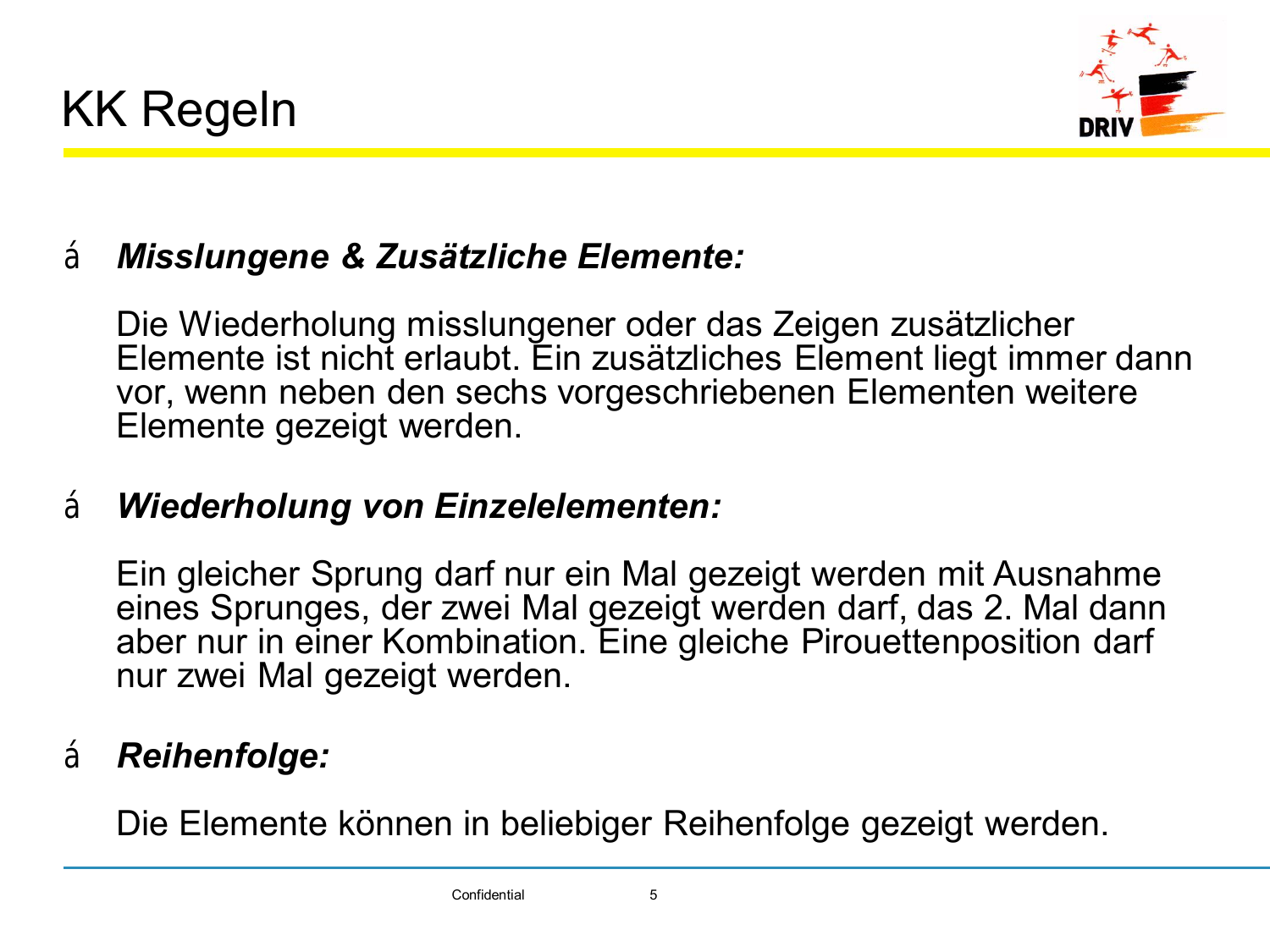

- •Für Verstöße gegen die entsprechenden Vorgaben sind die ausgewiesenen Abzüge vorzunehmen (siehe später)
- •Bei *Einzelpirouetten* beträgt die vorgeschriebene Umdrehungszahl mindestens drei (3) Umdrehungen. Wird diese Umdrehungszahl nicht erreicht, so ist die Pirouette ungültig. Das Zählen der Umdrehungen beginnt, wenn der Läufer die vorgeschriebene Position erreicht hat (z.B. Waage va beginnt erst nach dem Zentrieren).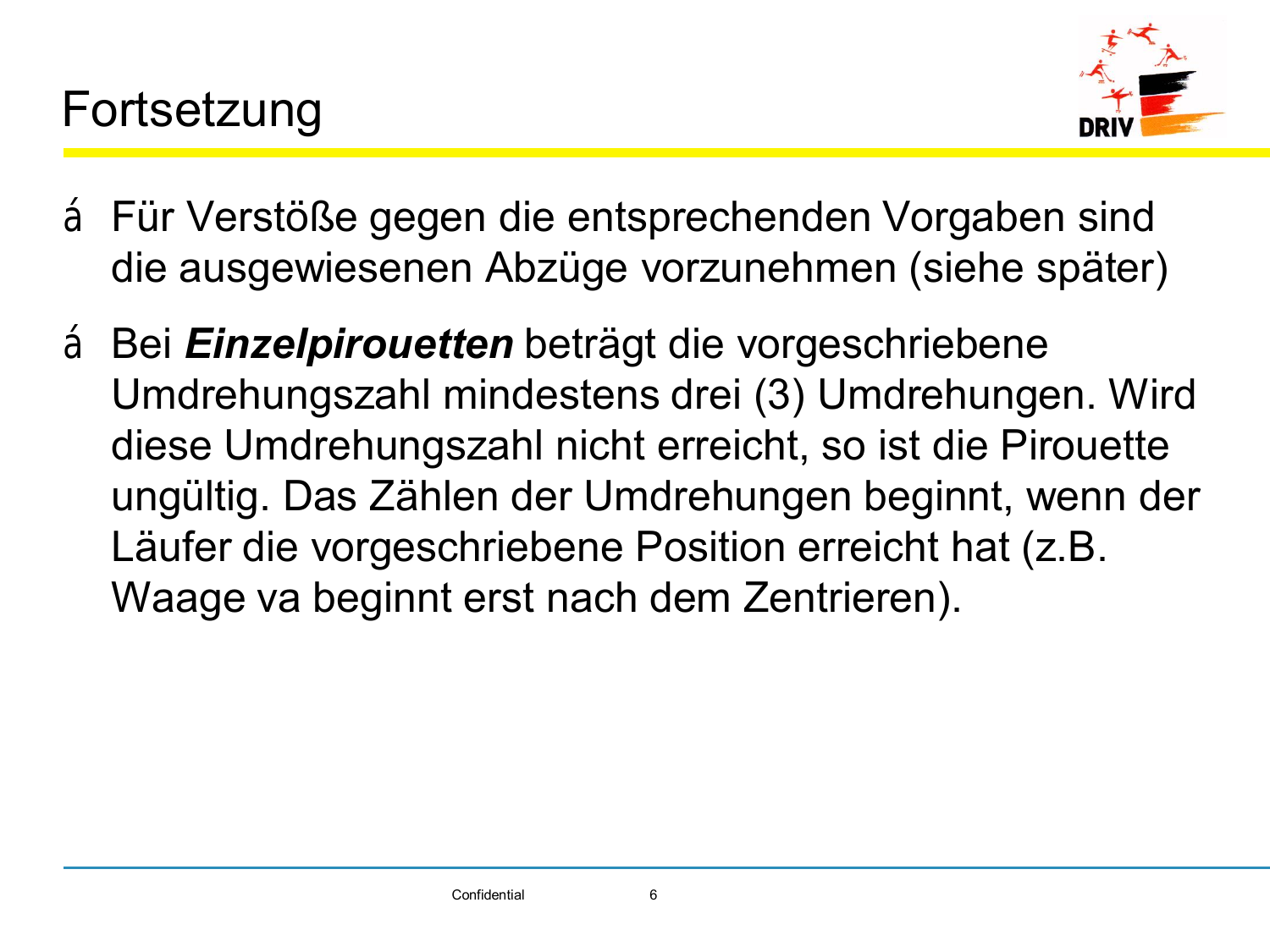

- •Bei *Pirouettenkombinationen* beträgt die vorgeschriebene Umdrehungszahl mindestens zwei (2) Umdrehungen in jeder Position. Es gelten die folgenden Abstufungen in der Qualität in Bezug auf die Umdrehungszahl:
	- 3 oder mehr Umdrehungen je Position: gut bis sehr gut
	- weniger als 3, aber mehr als 2 Umdrehungen je Position: schlecht bis mittel
	- weniger als 2 Umdrehungen in einer der Positionen: ungültig (siehe unten: Mindestwert 0,5 oder bei Zeigen einer Höchstschwierigkeit mit mind. **2** Umdrehungen 0,5 –1,0)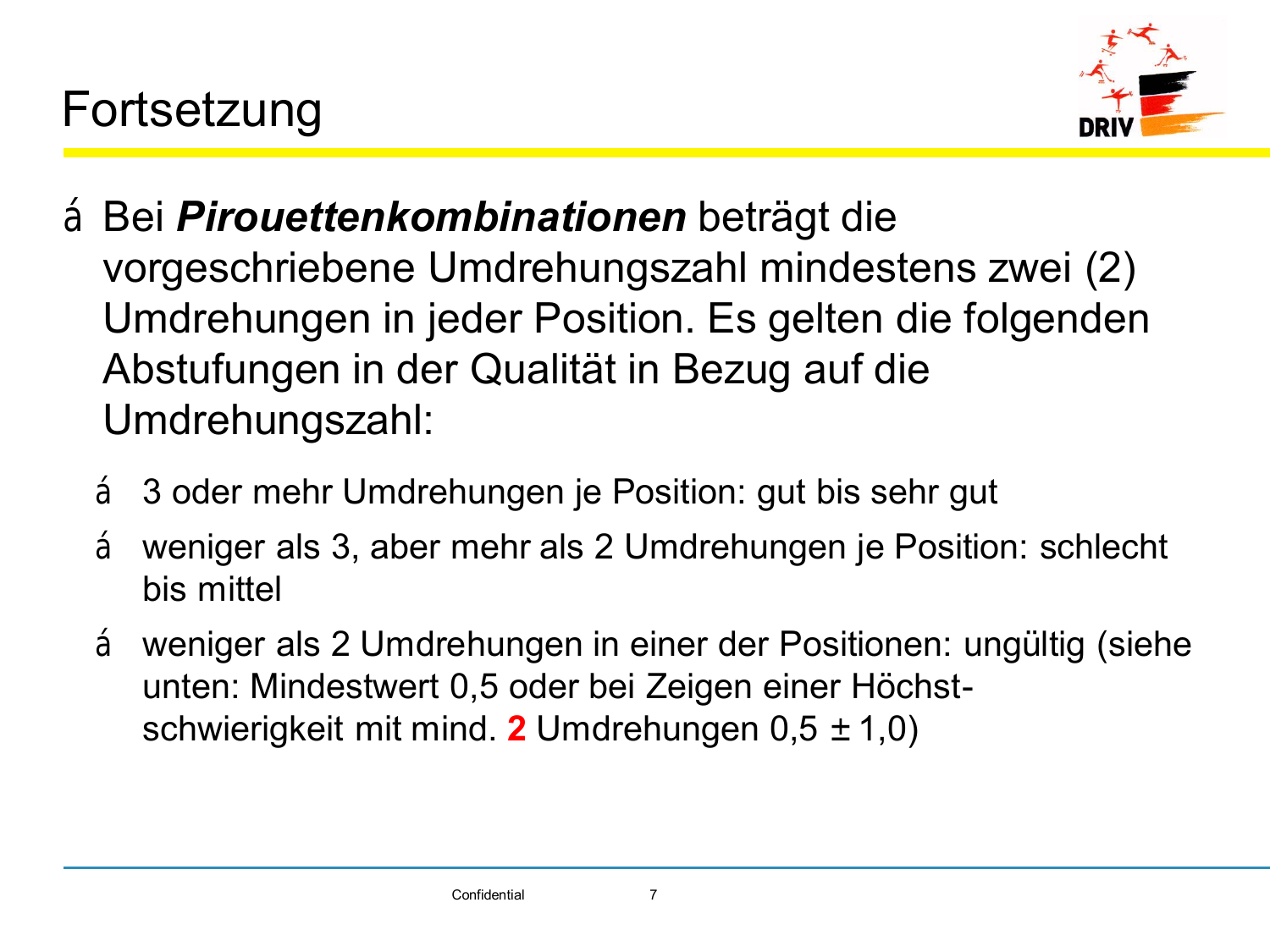

•Bei *Pirouetten, bei denen das Einschleudern* vorgeschrieben ist, müssen gleichen Bein gedreht werden, wie die vorgeschriebene Pirouette. **(derzeit nicht vorgeschrieben)**

•Für die *Schrittfolgen* gelten jeweils **die internationalen Vorgaben sowie die Kriterien für die Beurteilung von Schrittsequenzen (Level Base bis Level 4).** *Ein Sturz* in der Schrittfolge *macht* diese analog zu Sprüngen oder Pirouetten ungültig.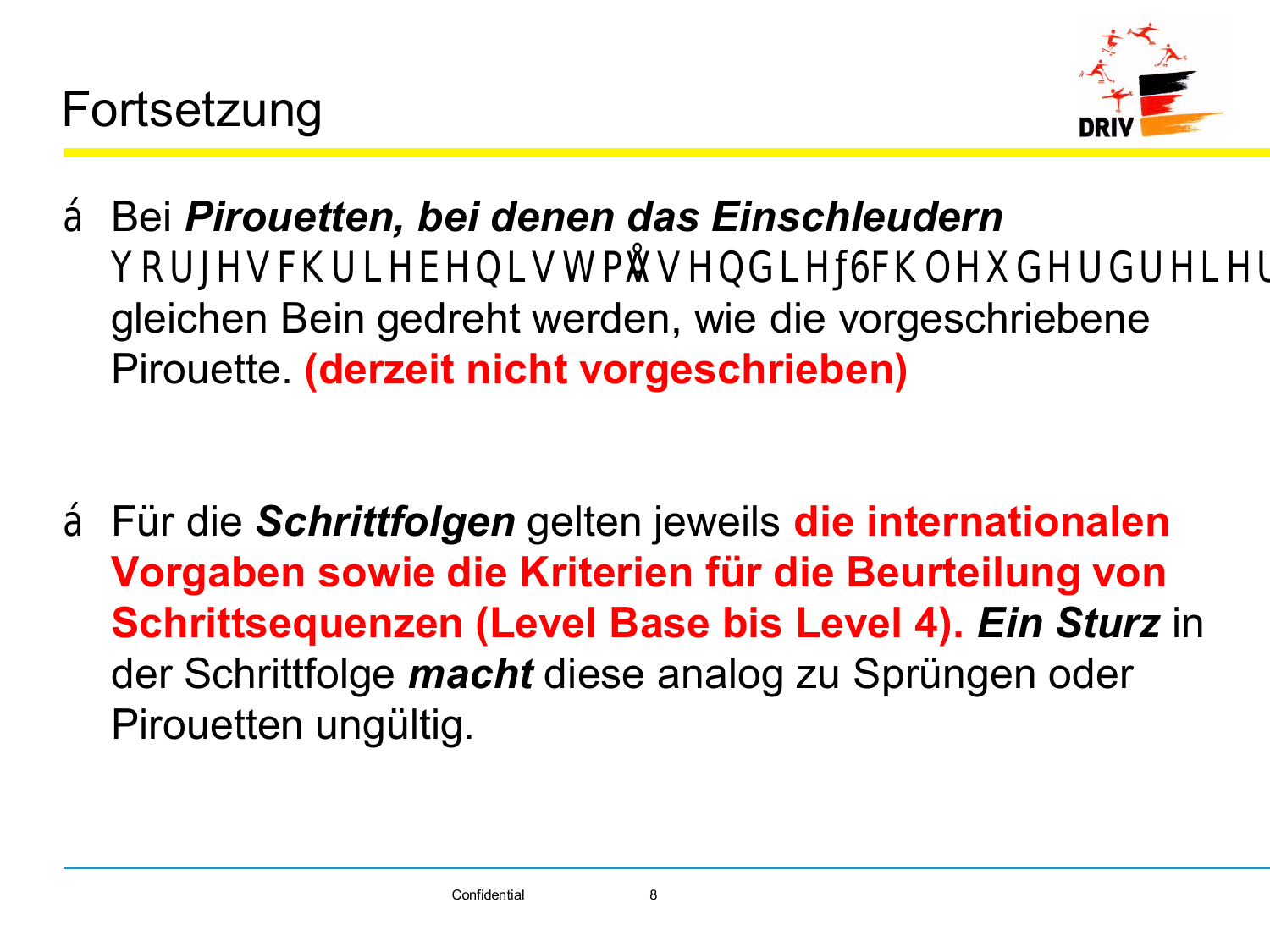### **Schrittfolge**



| Level Base -                                                                                     | Level $1 -$                                                                                                               | Level $2 -$                                                                                                                               | Level 3-                                                                                       | Level $4 -$                                                                                         |
|--------------------------------------------------------------------------------------------------|---------------------------------------------------------------------------------------------------------------------------|-------------------------------------------------------------------------------------------------------------------------------------------|------------------------------------------------------------------------------------------------|-----------------------------------------------------------------------------------------------------|
| <b>StB</b>                                                                                       | <b>St1</b>                                                                                                                | St <sub>2</sub>                                                                                                                           | St <sub>3</sub>                                                                                | St <sub>4</sub>                                                                                     |
| A footwork<br>sequence that<br>meets the basic<br>requirements and<br>calling<br>specifications. | Level B AND<br>must perform 4<br>turns and must<br>include one (1)<br>feature (chosen<br>between feature<br>1 or 2 only). | Level B AND<br>must perform 6<br>turns and must<br>include two (2)<br>different<br>features (one<br>of them must<br>be feature 1 or<br>2) | Level B AND<br>must perform 8<br>turns and must<br>include three (3)<br>different<br>features. | Level B AND<br>must perform<br>10 turns and<br>must include<br>four $(4)$<br>different<br>features. |

**One-foot turns**: turns are all the technical difficulties listed and that involve a change of direction on the same foot: traveling (traveling - two full rotations must be executed quickly to be considered as such otherwise will be considered three turns), three, brackets, loops, counters, rockers.

**Two feet turns**: Mohawks, Choctaws. For the Choctaws, the exit edge will be used to define the direction of the turn (e.g.  $LFI - RBO$ , the direction will be considered anticlockwise).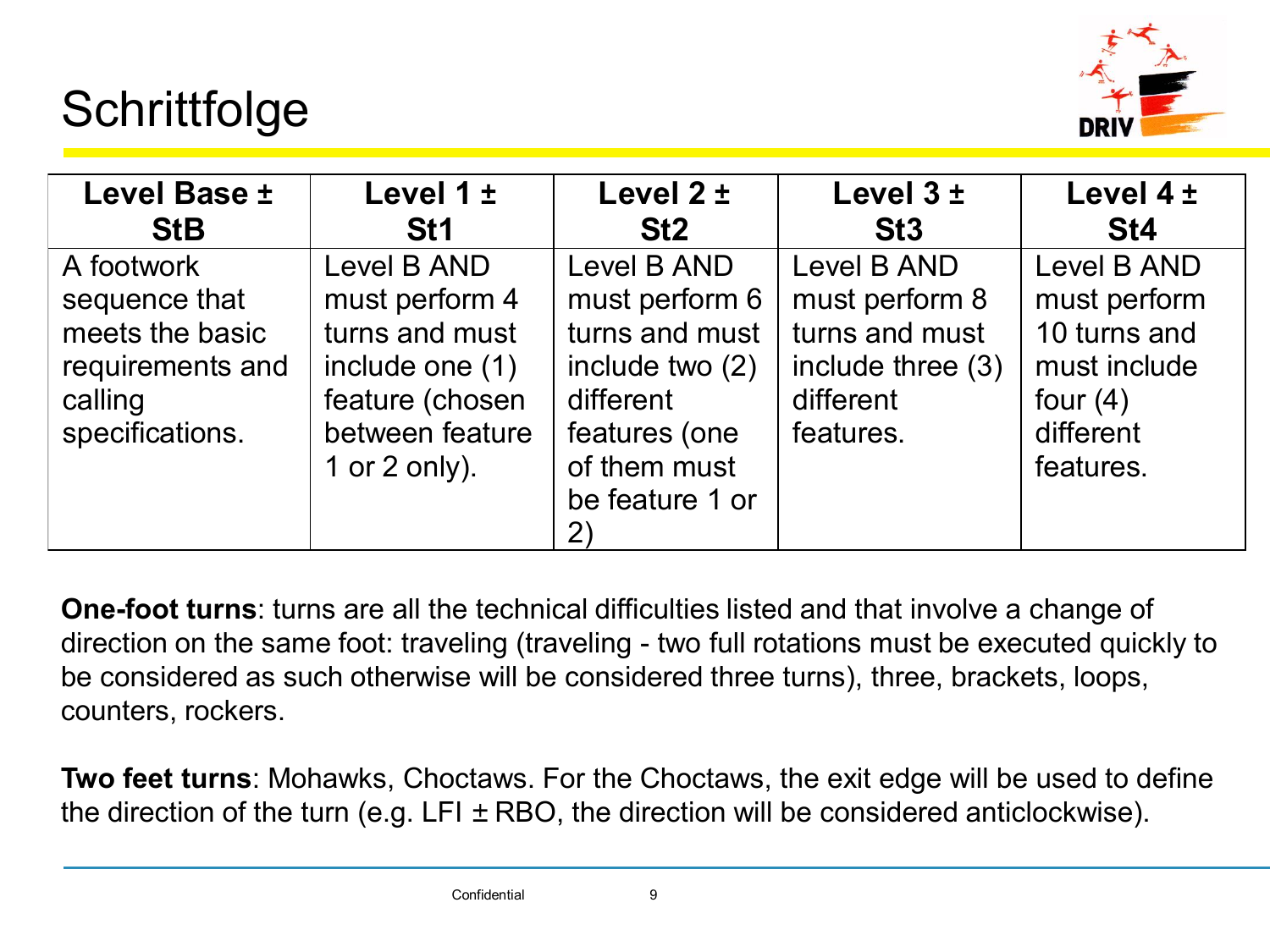# Schrittfolge Fortsetzung



**Steps:** are all the technical difficulties that can be executed keeping the same direction or changing direction also changing the foot: toe steps, chasses, change of edge, cross rolls.

**Note:** half rotation jumps or one rotation jumps on two feet or one foot are not considered a turn or a step. Skating forward and skating backward is not a change of rotational direction.

**Cluster:** sequence of at least three (3) different turns executed on one foot, no change of edge between the first three turns, the three turn will be counted as a turn for the cluster.

**Body movements:** the choreographic movements of the arms, bust, head, free leg, must clearly affect the balance of the skater/s to be considered. At least two parts of the body must be used.

### **Base Level Features:**

- Skaters must include steps/linking steps.
- The pattern is free, it must cover at least  $\frac{3}{4}$  of the rink. It has a time limit depending on the category.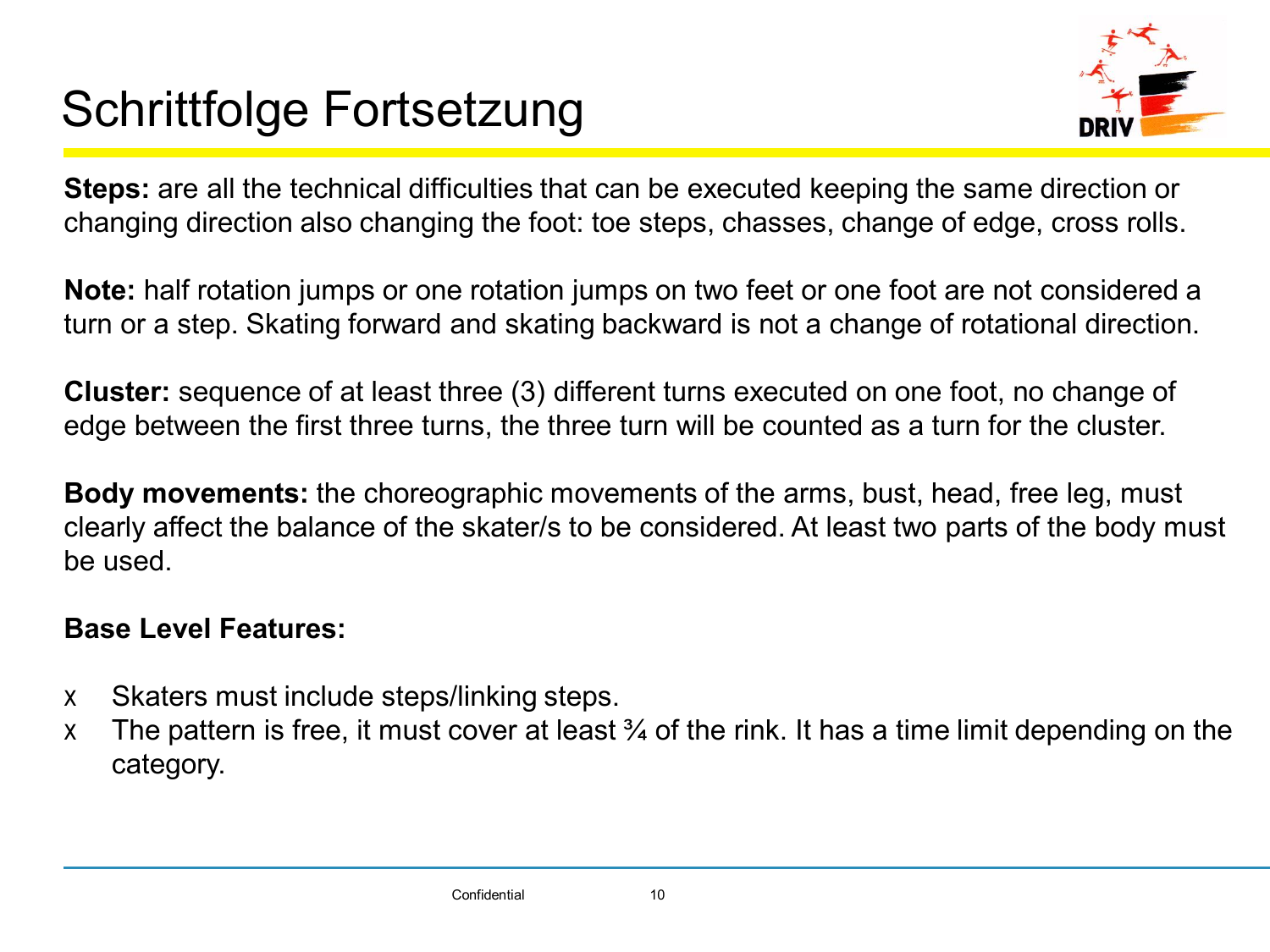

### **Features**

- **1. Body movements:** three (3) different body movements are required, they must be from each spatial group: high, medium, low. It is necessary to present three (3) confirmed body movements for the feature to be granted.
	- The three body movements presented must come from different spatial groups (high, medium, low) as outlined in the Artistic Impression document.
	- •Body movements performed at the beginning or end of the sequence whilst the skaters are stationary are not to be considered.
	- •The body movements should be spaced throughout the sequence with at least one (1) step or turn in between. Body movements presented one after the other are to be counted as one movement, and in this case the spatial category of the movement can be determined as the one that favors the skaters for confirmation of the feature.
- **2. Choctaws:** skaters must add two (2) confirmed Choctaws, one clockwise and the other anticlockwise.
	- •Only Choctaws from forward to backward will be considered.
	- Rotational direction is determined by the exit edge of the Choctaw.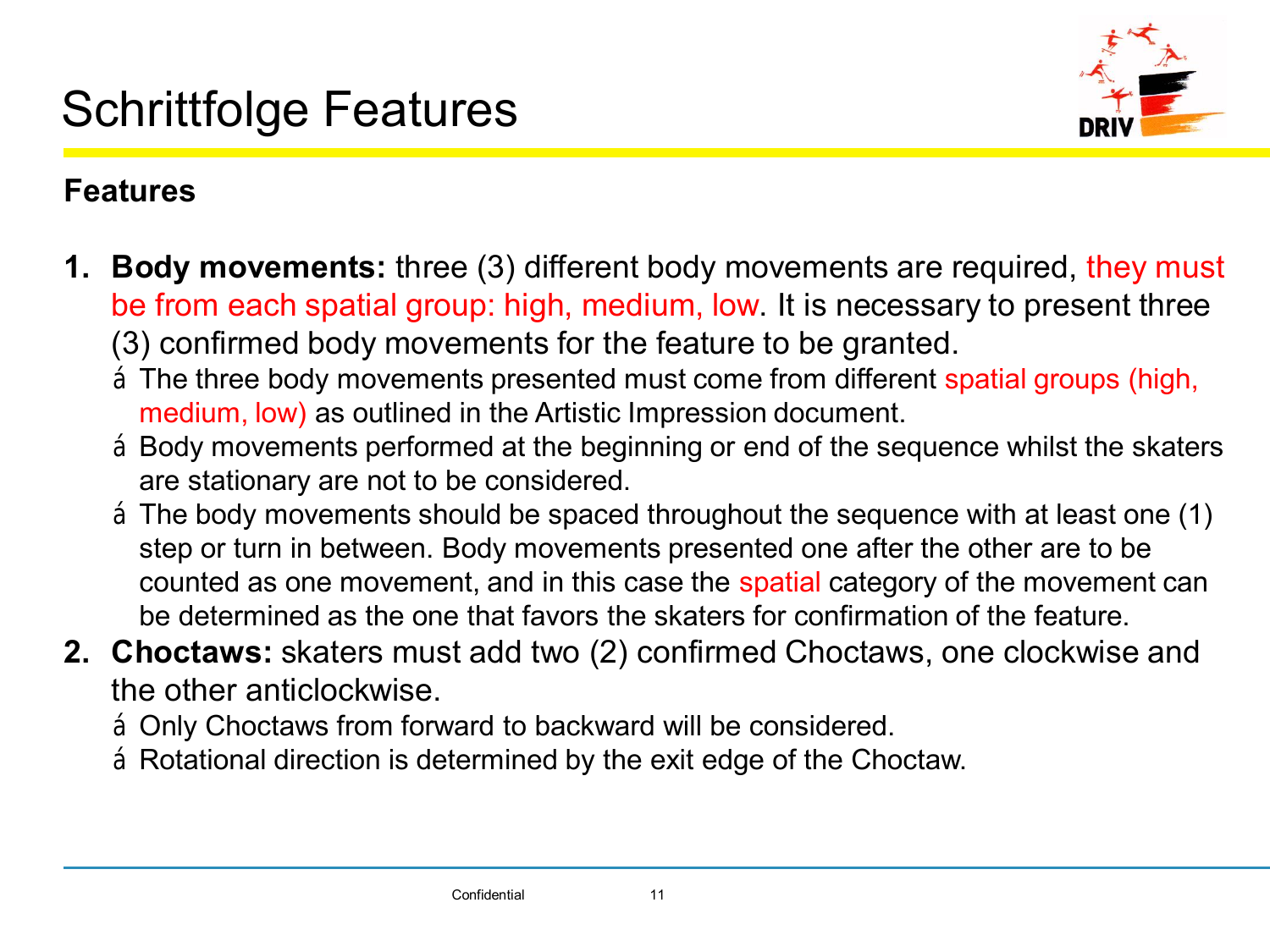# Schrittfolge Features Fortsetzung



- **3. Cluster:** To be considered as a feature, three (3) turns presented in the cluster must be confirmed.
	- It is not necessary to present three consecutive turns to be confirmed.
	- •Example: if the skater performs a cluster with 4 turns and the third is not confirmed but the other three are confirmed then the cluster will be confirmed.
- **4. Turns on different feet:** turns confirmed required for the level must be presented both on the right foot and on the left foot or clockwise or anticlockwise for loops and traveling. They must be evenly distributed between the left foot/anti-clockwise and right foot/clockwise.
	- •There must be a balance, depending on the level of the element, in the number of turns made with the right foot or clockwise direction (only for loops and travelings) and the left foot or anti-clockwise direction (only for loops and travelings).
	- •Example: if a skater executes 4 turns with the right foot/clockwise direction and 3 turns with the left foot/anti-clockwise direction, the feature "different feet" will be considered for level 2, but not for level 3 as they would be needed 4 and 4.
	- •Loops and traveling performed on either foot in an anticlockwise direction will be considered left foot execution and loops and traveling performed on either foot in a clockwise direction will be considered right foot execution for the purpose of counting turns on different feet. It is not mandatory to perform the same type of turns in both directions, or with both feet to be considered towards the level.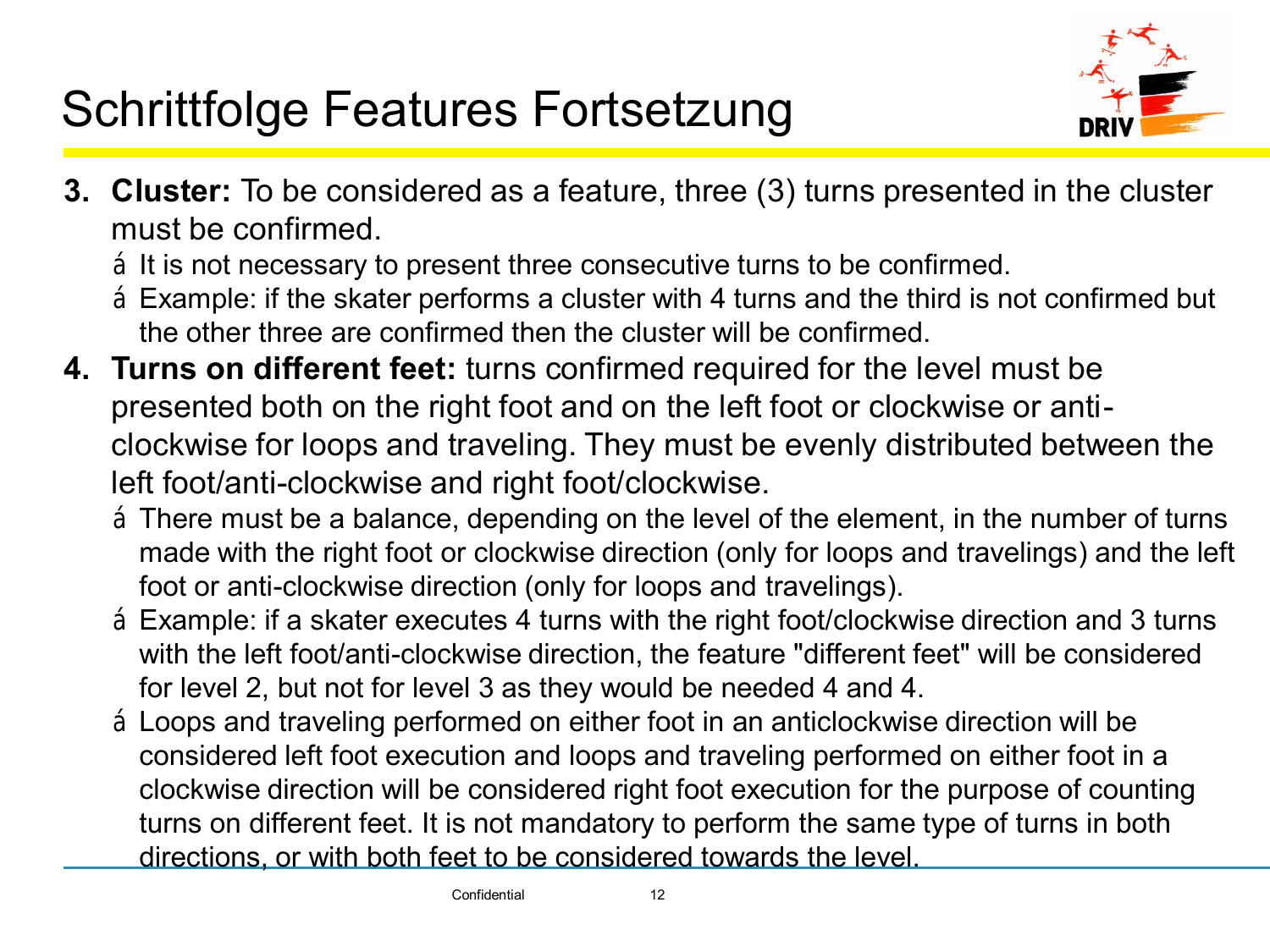# Schrittfolge Fortsetzung



- •Turns to be confirmed and counted for the level must be executed correctly and show clear edges before and after the change of direction and cusps must be clear. Jumped turns, turns executed on the spot or turns where the skater puts the free leg on the floor during or on the exit of the turn will not be counted. Each type of turn can only be counted twice.
- •Three turns are considered a turn for the cluster but not as a turn to be counted for the level.
- •For Tots: the steps & turns that can be counted toward the level are inside three turn, outside three turn, cross infront and open mohawk. Each type of step/turn can be attempted twice. One of each type must be confirmed to obtain the level. No features are required to be confirmed for the Tot skater to achieve level 1.
- •Quick stops are permitted if they need to characterize the music.
- It can include just one (1) jump of maximum one (1) rotation (even if not a recognized jump). An extra jump will be considered an illegal element and will be penalized as such.
- •For categories with a maximum level of three (3) or below: If the skater presents more than one extra turn than required for the maximum level of the category the level will be reduced by one (1).
- •The skaters can present as many features as they like.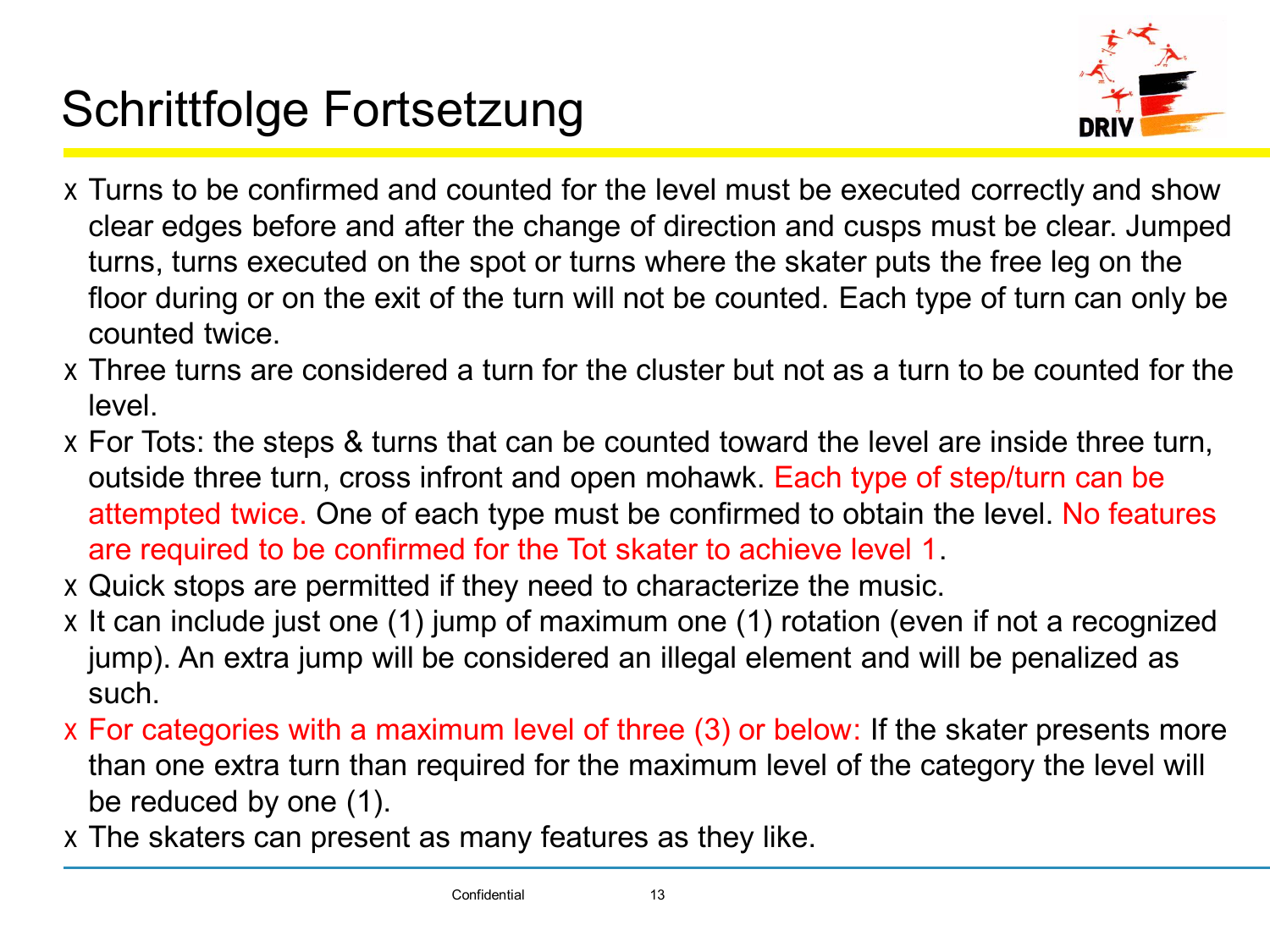

- •Für alle Kategorien wird in der Kurzkür jedes einzelne der vorgeschriebenen Elemente mit einer Punktzahl bewertet.
- •Die A-Note setzt sich zusammen aus der Summe der Punktzahlen für die einzelnen Elemente. Jedes Element hat eine Wertigkeit mit einer Minimum- und Höchst-Punktzahl, die den anhängenden Wertigkeitstabellen entnommen werden kann.
- •Der Wertungsrichter notiert für jedes Element anhand der Tabelle einen Wert und berücksichtigt dabei die **Ausführung und Qualität**.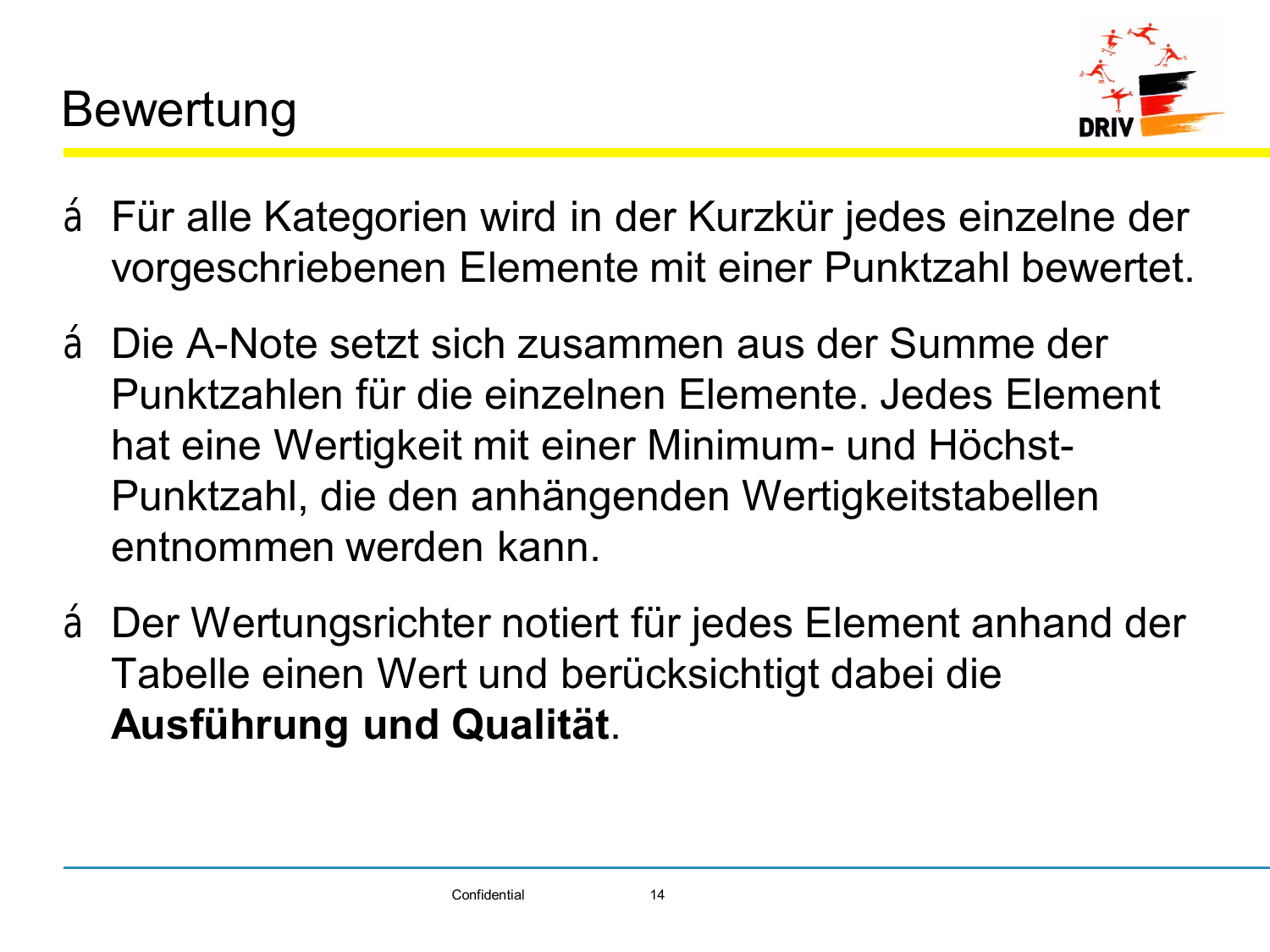Ungültige Elemente

- **Ungültige Elemente** werden in allen Altersklassen grundsätzlich mit **0,5 Punkten** bewertet. Abweichend hiervon werden **misslungene Höchstschwierigkeiten** (z.B. Step-out bei einem Dreifachsprung) mit den in den nachstehenden Bewertungstabellen ausgewiesenen Punkten **höher bewertet.**
- **Beispiele für ungültige Elemente sind:**

Bei Sprüngen:

**Sturz** 

Landung auf zwei Füßen

Landung auf dem Stopper ohne Auslauf

zwei Hände am Boden etc. bei Einzelsprüngen

Sturz ab dem **2.** Sprung in der Kombination

Step-out innerhalb einer Sprungkombination aus mind. 2 Sprüngen (ggf. im Anschluss an den Step-out)

vorgedrehter Toeloop (open toeloop)



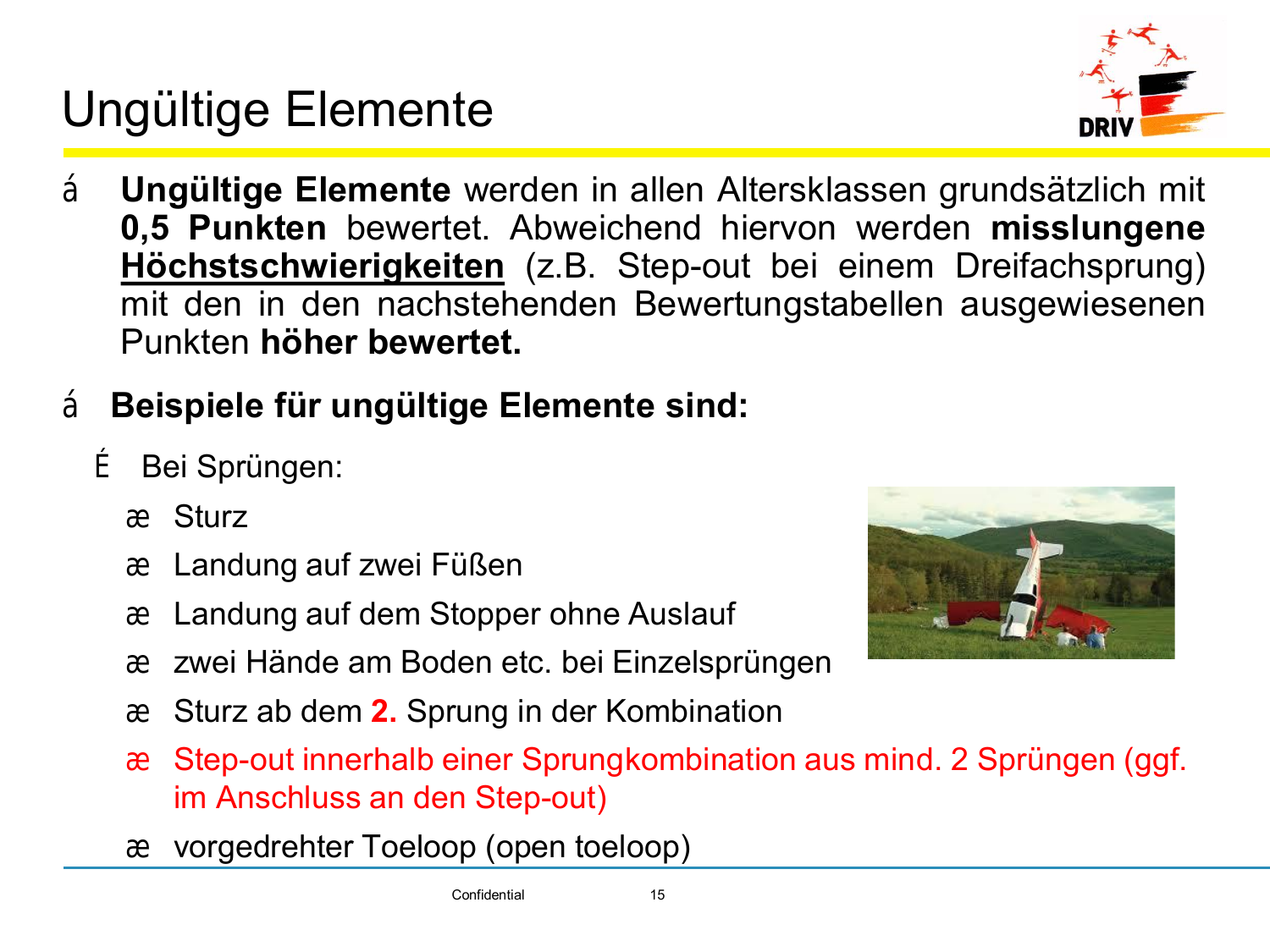

Bei Pirouetten:

**Sturz** 

Stopperbenutzung beim Eingang, während der Rotation oder bei Pirouettenkombinationen auch beim Wechsel

Unterschreiten der Mindestumdrehungszahl

Fehlen einer vorgeschriebenen Position (z.B. Sitzpirouette in der Pirouettenkombination)

In der Schrittfolge:

**Sturz** 

Nichterfüllen der Mindestanforderungen (Abdecken von mind. ¾ der Lauffläche)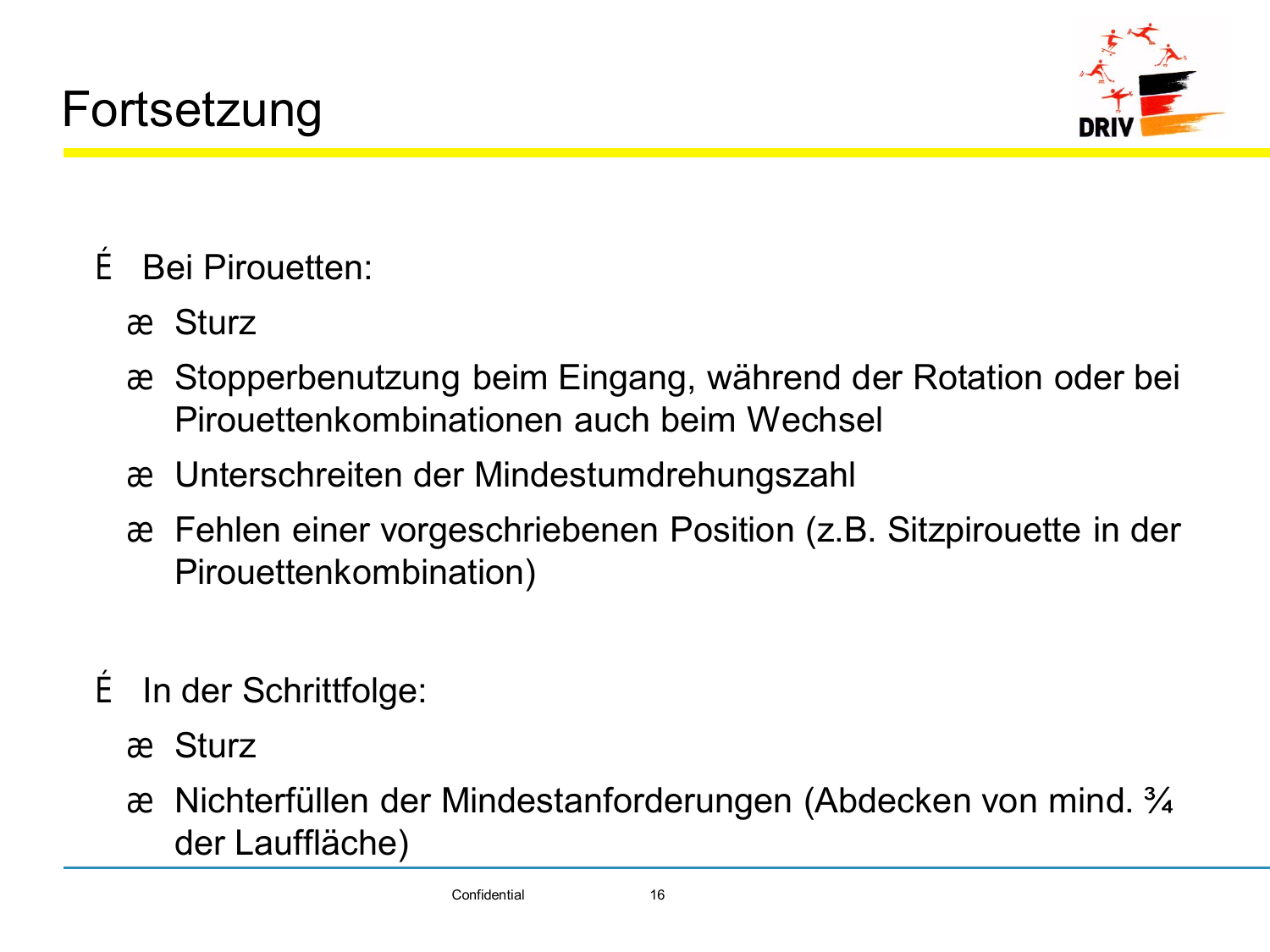

Ein *Abzug von 0,5 Punkten* in der A-Note durch den Schiedsrichter erfolgt in nachfolgend genannten und ähnlichen Fällen wegen *des Fehlens des vorgeschriebenen Elementes*:

- vorgegebene Mindestanzahl von Sprüngen in der Sprungkombination bzw. Mindestpositionen in der Pirouettenkombination wird nicht erreicht (z.B. Sturz, Abbruch oder Step-out ohne Fortsetzung beim ersten Sprung der Kombination)
- vorgeschriebener Bestandteil einer Sprung- oder Pirouettenkombination wird nicht gezeigt (z.B. Sitzpirouette innerhalb der Pirouettenkombination)
- einfacher Toeloop innerhalb der vorgeschriebenen Sprungkombination ist verboten und führt daher zum Fehlen der vorgeschriebenen Kombination
- Schrittfolge deckt nicht mindestens ¼ der Lauffläche ab

### **Die eigentliche Bewertung des Elementes erfolgt als**  $\mathbb{R}$  ungült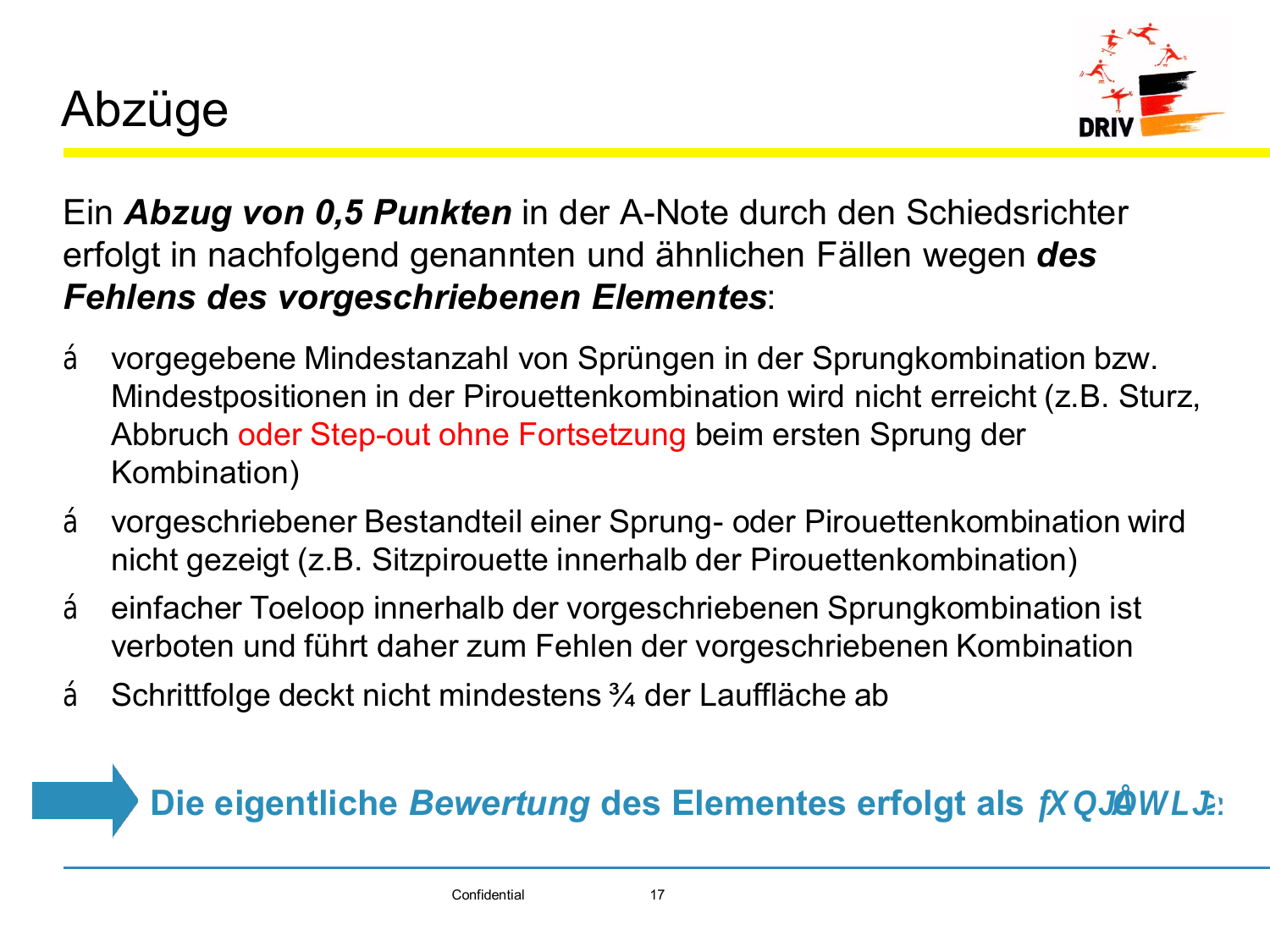

• Ein *Abzug von 0,5 Punkten* in der A-Note durch den Schiedsrichter erfolgt für einen um mehr als ein Viertel *vorgedrehten Doppel-Toeloop* oder *Dreifach-Toeloop* ("*open toeloop*")

**Die eigentliche Bewertung des Elementes erfolgt als** "ungüitt

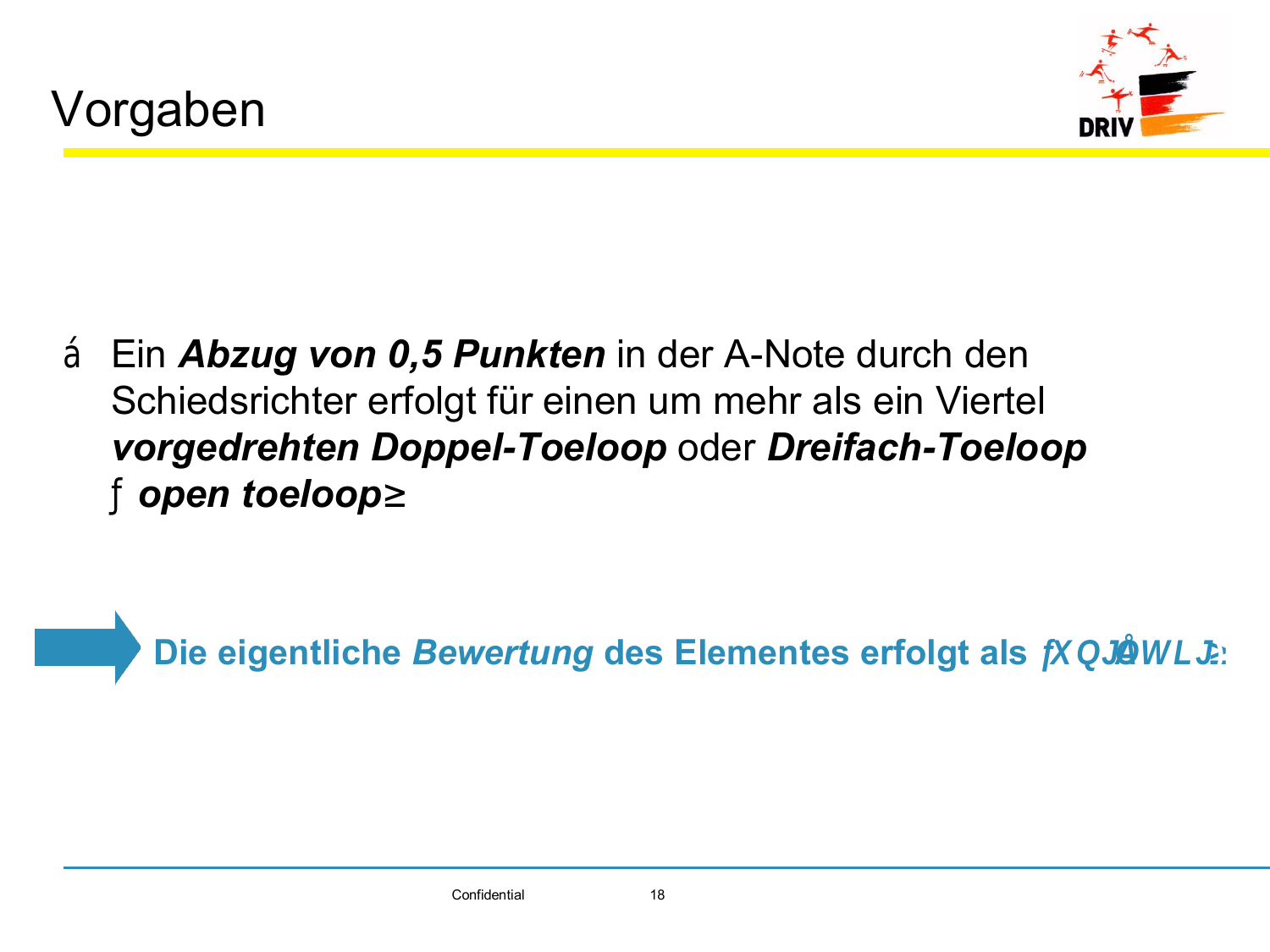

- Ein *Abzug von 0,3 Punkten* in der A-Note erfolgt durch den Schiedsrichter für *jede* Pirouette mi (ab 2 Pizzampi **Ecken)** im Eingang.
- Auf diese Weise ausgeführte Pirouetten werden als Pirouetten von *schwacher Qualität* angesehen.
- Ein *Abzug von 0,3 Punkten* in der A-Note erfolgt durch den Schiedsrichter für *jede Pirouettenkombination mit*  "*Pumping*"**(ab 2 Pizza-Ecken)** im Fußwechsel.

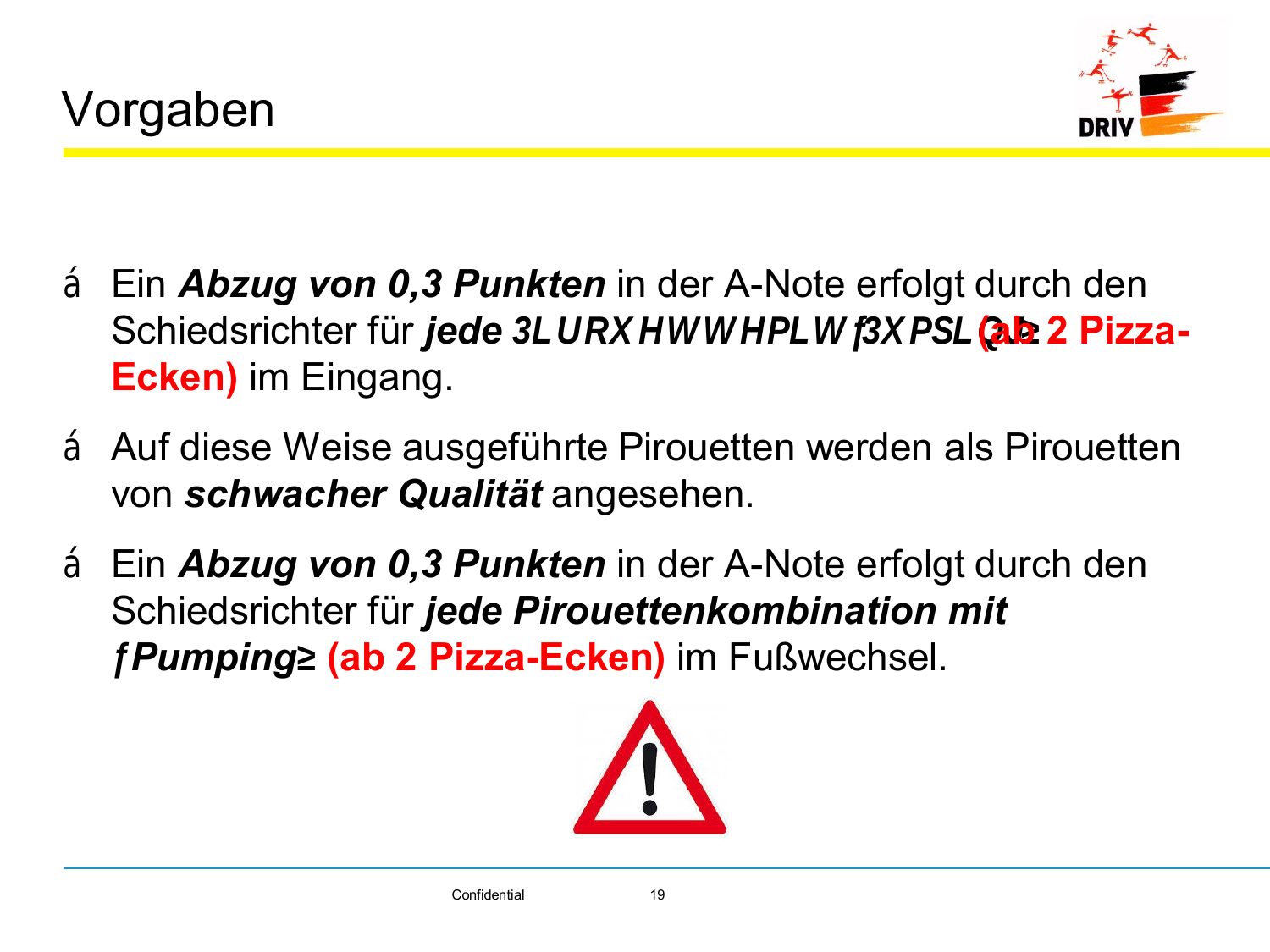

- **Wird Pumping im Fußwechsel einer Pirouettenkombination genutzt (um Schwung zu gewinnen), gehen alle nachfolgenden Positionen nicht in die Wertung ein.**
- **Erfolgt der Fußwechsel innerhalb einer Pirouettenkombination mit einer klaren Verlagerung des Rotationspunktes, so dass es zu einer neuen Zentrierphase wie bei einer neuen Pirouette kommt, gehen alle nachfolgenden Positionen nicht in die Wertung ein.**
- **Erfüllt die Pirouettenkombination vor dem Pumping/Fußwechsel nicht die Mindestanforderungen (mind. 2 Positionen einschl. Sitzpirouette), ist sie ungültig!**

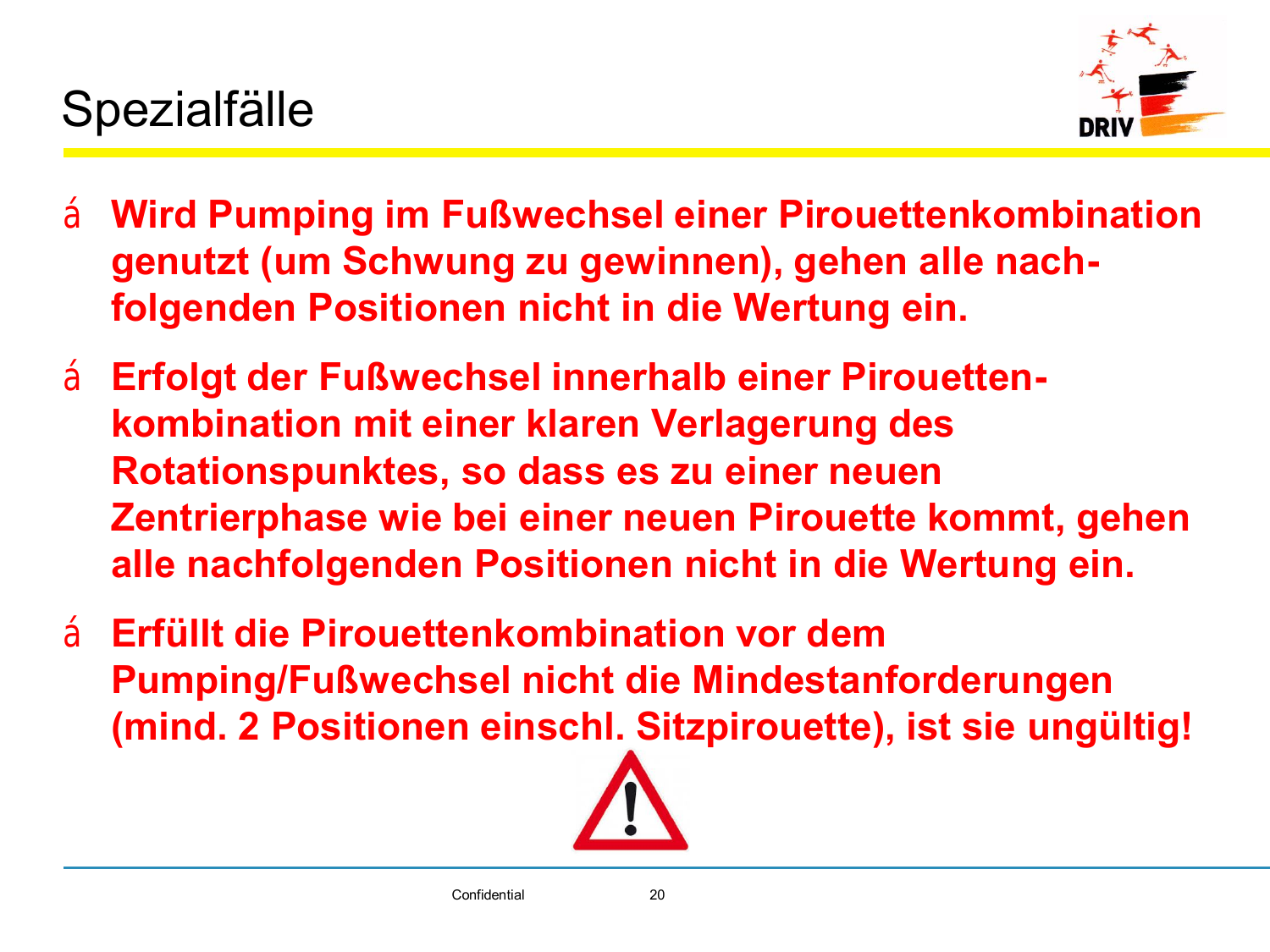# Spezialfälle



- Wird ein *vorgeschriebenes Element gar nicht erst versucht*  **(mittlerweile selten, da kaum noch Elemente explizit vorgeschrieben sind)**, sondern stattdessen ein anderes Element gezeigt (z.B. Dreiersprung statt Axel oder Standpirouette va anstelle von Waage va in Schüler B), wird das Element als "nicht vers mit **0,0 Punkten** bewertet; es erfolgt jedoch *kein Abzug* von *0,5 Punkten in der B-Note* für ein zusätzliches Element.
- *Sprünge*, bei denen ein Sturz oder der Abbruch vor dem Ende der Absprungphase erfolgt (es kommt zu keiner aufwärtsgerichteten Flugphase) und *Pirouetten* mit einem Sturz oder Abbruch beim Anlauf bzw. Einschleudern bis zum Eingang in die Drehung werden als  $\mu$  n i c h t v enit  $\alpha$  OuPunkten bewertet.

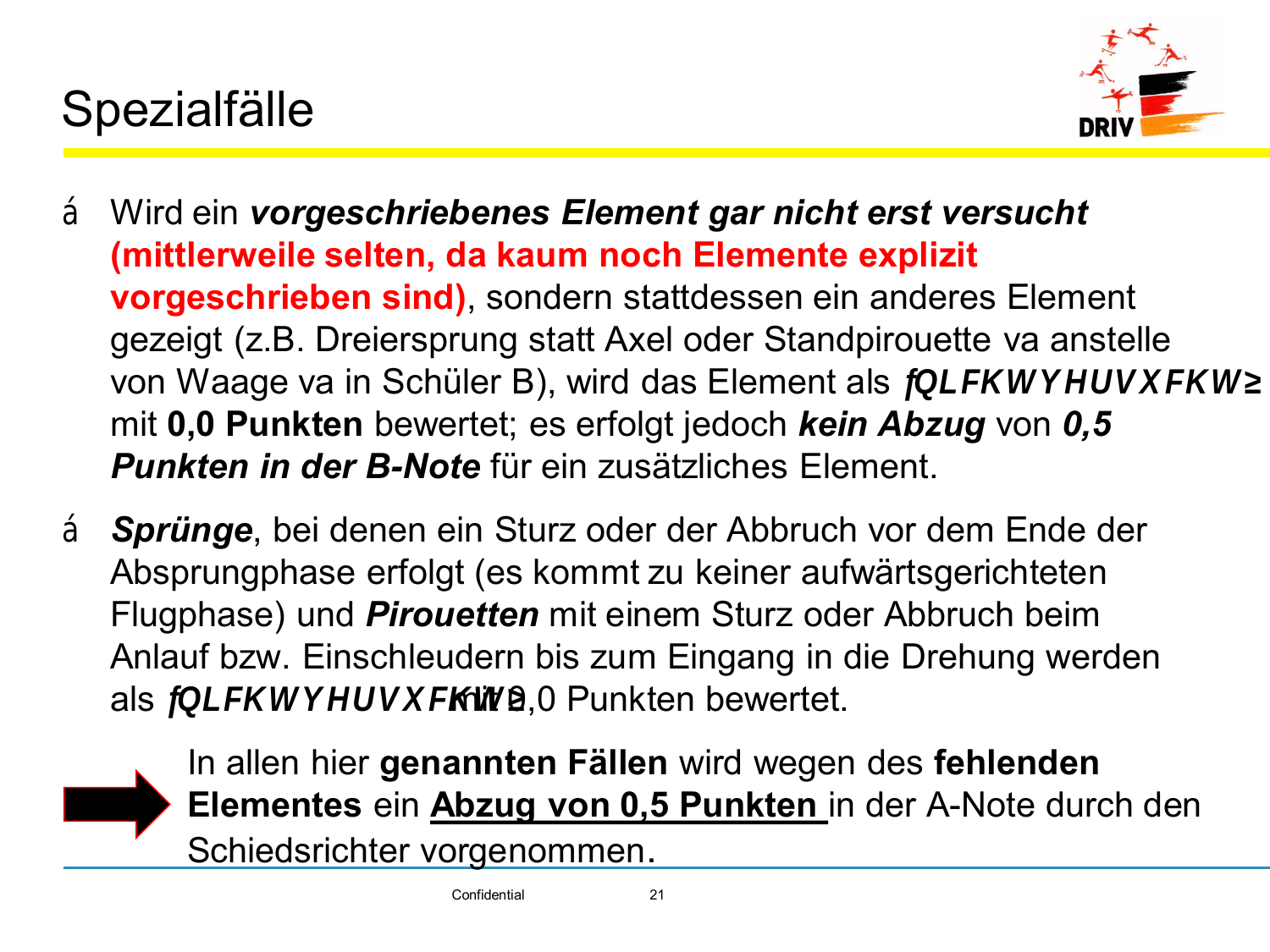



• Unterbricht ein Läufer die Sprungkombination (Sturz, Fußwechsel, Doppeldreier, massiver Rhythmusverlust) und setzt die Kombination nach der Unterbrechung fort, wird der zweite Teil als ein neues Element betrachtet. Je nachdem, wie viele Sprünge vor der Unterbrechung und nach der Unterbrechung gezeigt werden, werden sie auf die vorgeschriebenen Elemente angerechnet.

Beispiel:  $2L - Sturz - Th - 2S = >$ Einzelsprung ungültig, Kombination aus Th –2S, Beispiel: 2L - Doppeldreier – Th – 2S => Einzelsprung schlecht bis sehr schlecht, Kombination aus Th –2S

Wurde der vorgeschriebene Einzelsprung bereits vor der versuchten Kombination gezeigt oder wird später noch ein Einzelsprung gezeigt, geht der 2L bzw. der spätere Einzelsprung nicht in die Wertung ein und erhält einen Abzug von 0,5 Punkten in der B-Note für das zusätzliche Element durch den Schiedsrichter.

Beispiel:  $2L - Th - Sturz - R - 2T = >$ Sprungkombination ungültig –2. Sprungkombination als zusätzliches Element ohne Wertung mit einem Abzug von 0,5 Punkten in der B-Note durch den Schiedsrichter.

Ein vorheriger oder später gezeigter Einzelsprung geht regulär in die Wertung ein.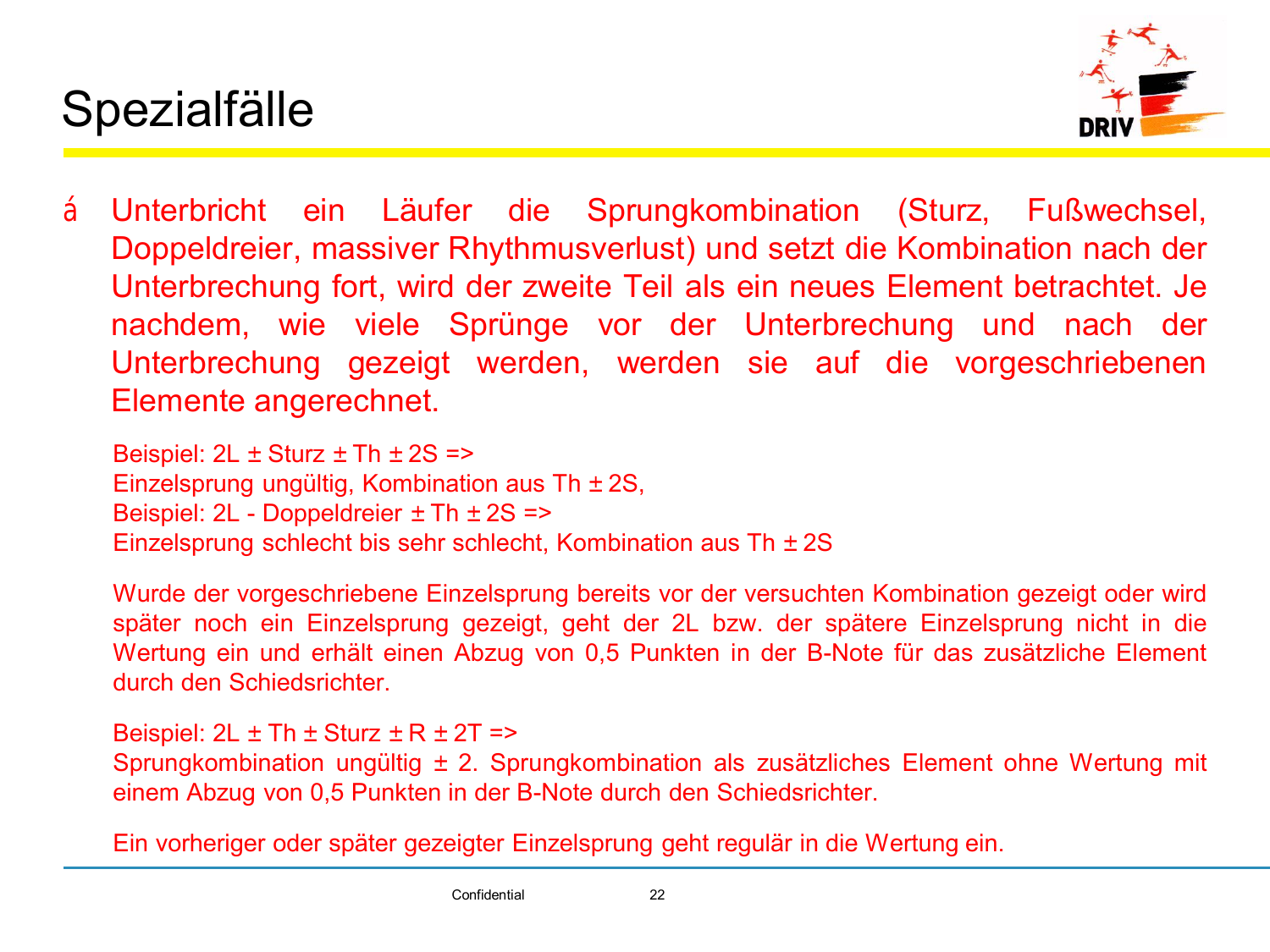

• Eine *zusätzliche Position* in der Pirouettenkombination *(mehr als 5 Positionen bzw. 2 in Schüler B)* oder ein oder mehrere **zusätzliche Sprünge** in der Sprungkombination *(mehr als 4 Sprünge)* werden mit einem *Abzug von 0,5 Punkten in der A-Note* durch den Schiedsrichter bewertet.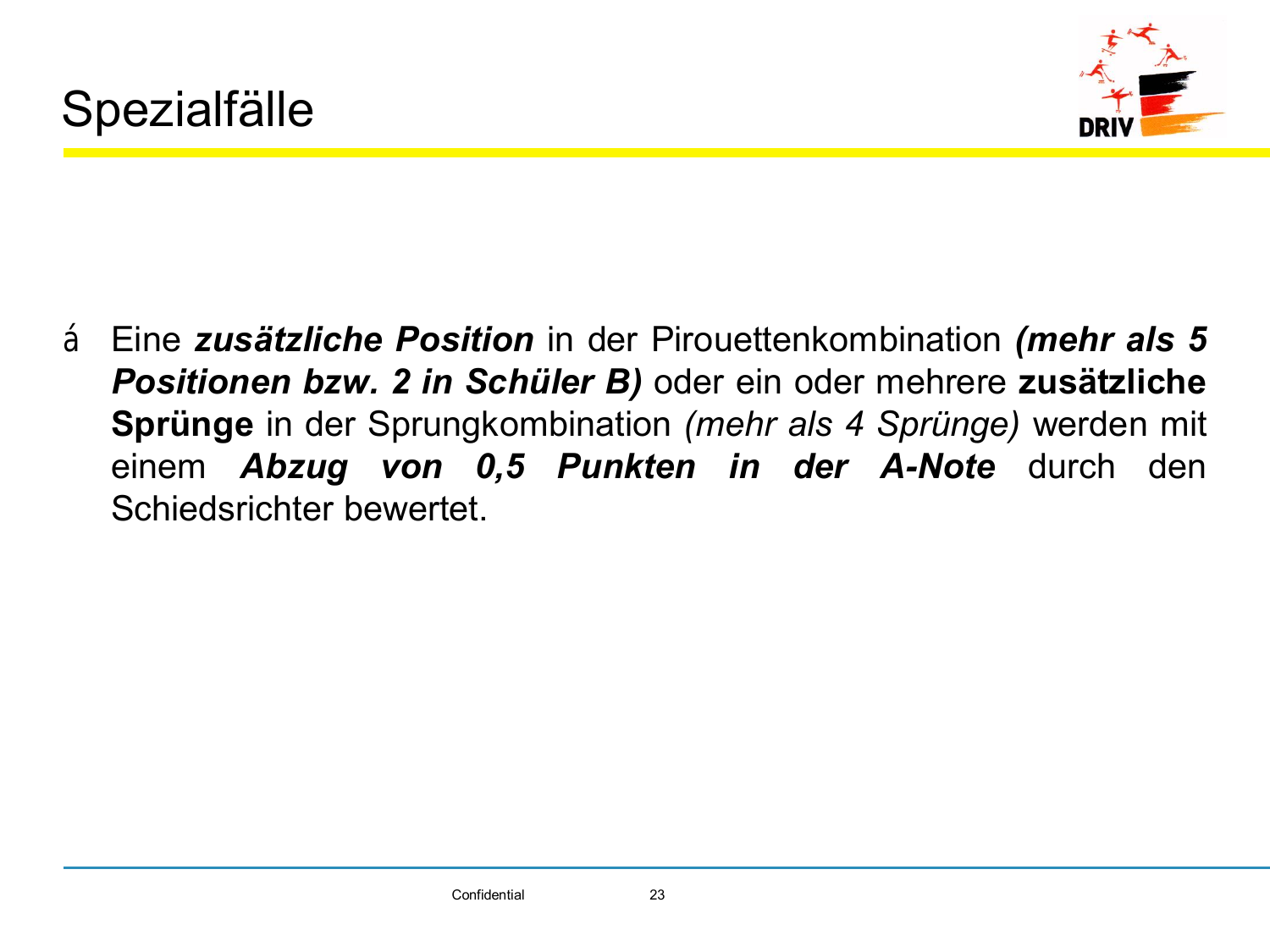

•Die *B-Note* wird vollkommen unabhängig von der *A-Note* vergeben und unterliegt dabei keinen Restriktionen. **Sie wird ab 2018 dreigeteilt aus den Komponenten Transitions, Performance und Choreographie ermittelt.**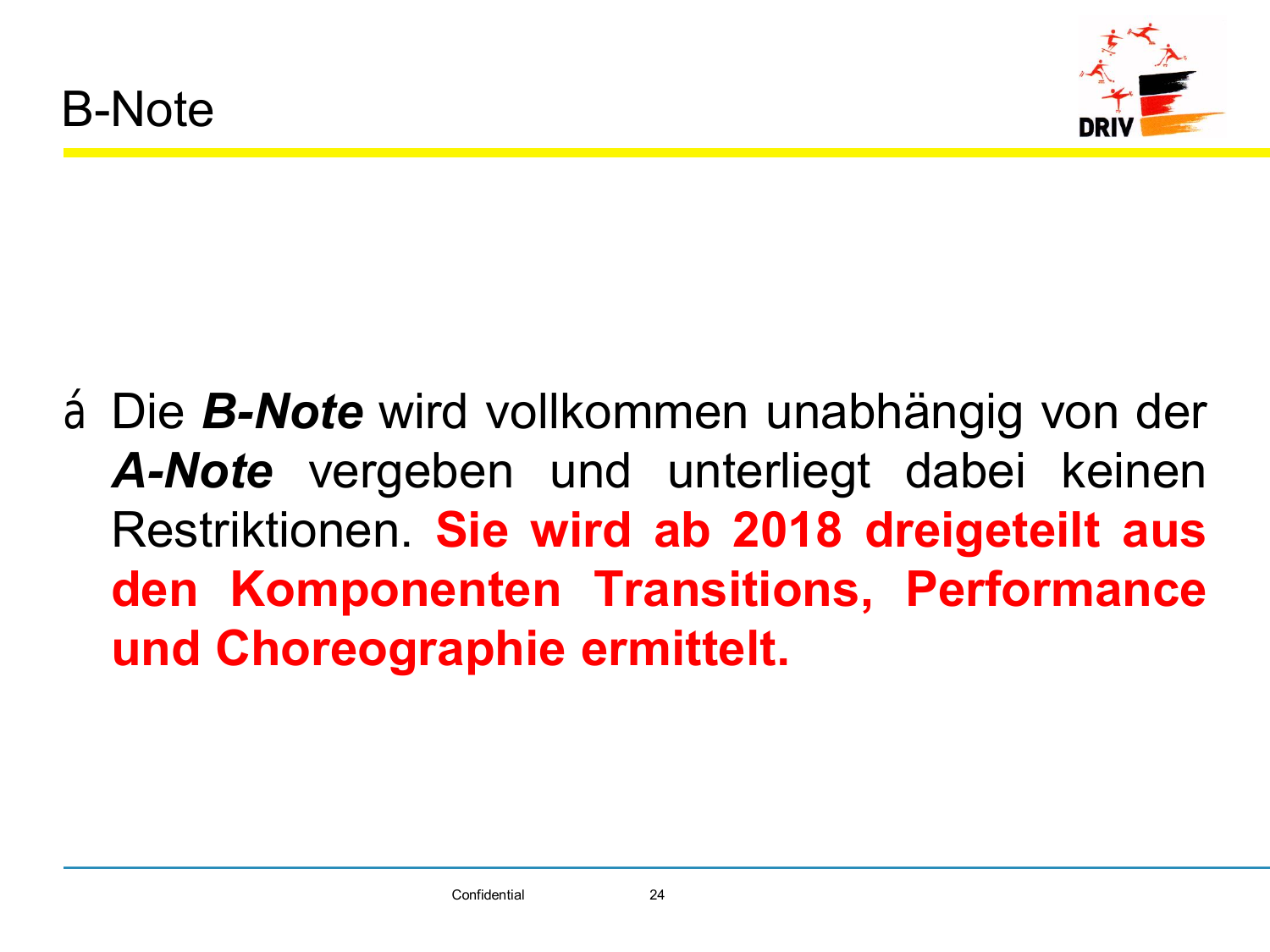

|           | <b>Art des Fehlers</b>              | <b>Bewertung Kurzkür</b>            |
|-----------|-------------------------------------|-------------------------------------|
|           | Landung direkt auf 2 Füßen          | ungültig                            |
|           |                                     | 0,5 Punkte bzw. ents                |
|           |                                     | Punktzahl bei Höchstschwierigkeiten |
|           | <b>Sturz</b>                        | ungültig                            |
|           | Landung mit 2 Händen am             | 0,5 Punkte bzw. ents                |
|           | <b>Boden</b>                        | Punktzahl bei Höchstschwierigkeiten |
|           | Landung direkt auf dem Stopper      |                                     |
|           | <b>Toeloop mehr als ein Viertel</b> | ungültig                            |
|           | vorgedreht (open toeloop)           | 0, 5 Punkte                         |
|           |                                     |                                     |
|           | Landung                             | schlecht bis sehr so                |
|           | <b>Touchieren mit Fuß oder Hand</b> | angemessene Minderur                |
| $\bullet$ | überdreht                           | Maximalpunktzahl bzw. entsprechend  |
| $\bullet$ | über Stopper abgerollt/Rollen       | festgelegte Punktzahl bei           |
|           | <b>Stopper Rollen</b>               | Höchstschwierigkeiten               |
|           | <b>Step out</b>                     |                                     |
| $\bullet$ | Lutz von einwärts                   | $=$ Flip                            |
|           | abgesprungen                        | P<br>der<br>Bewertung mit           |
|           |                                     |                                     |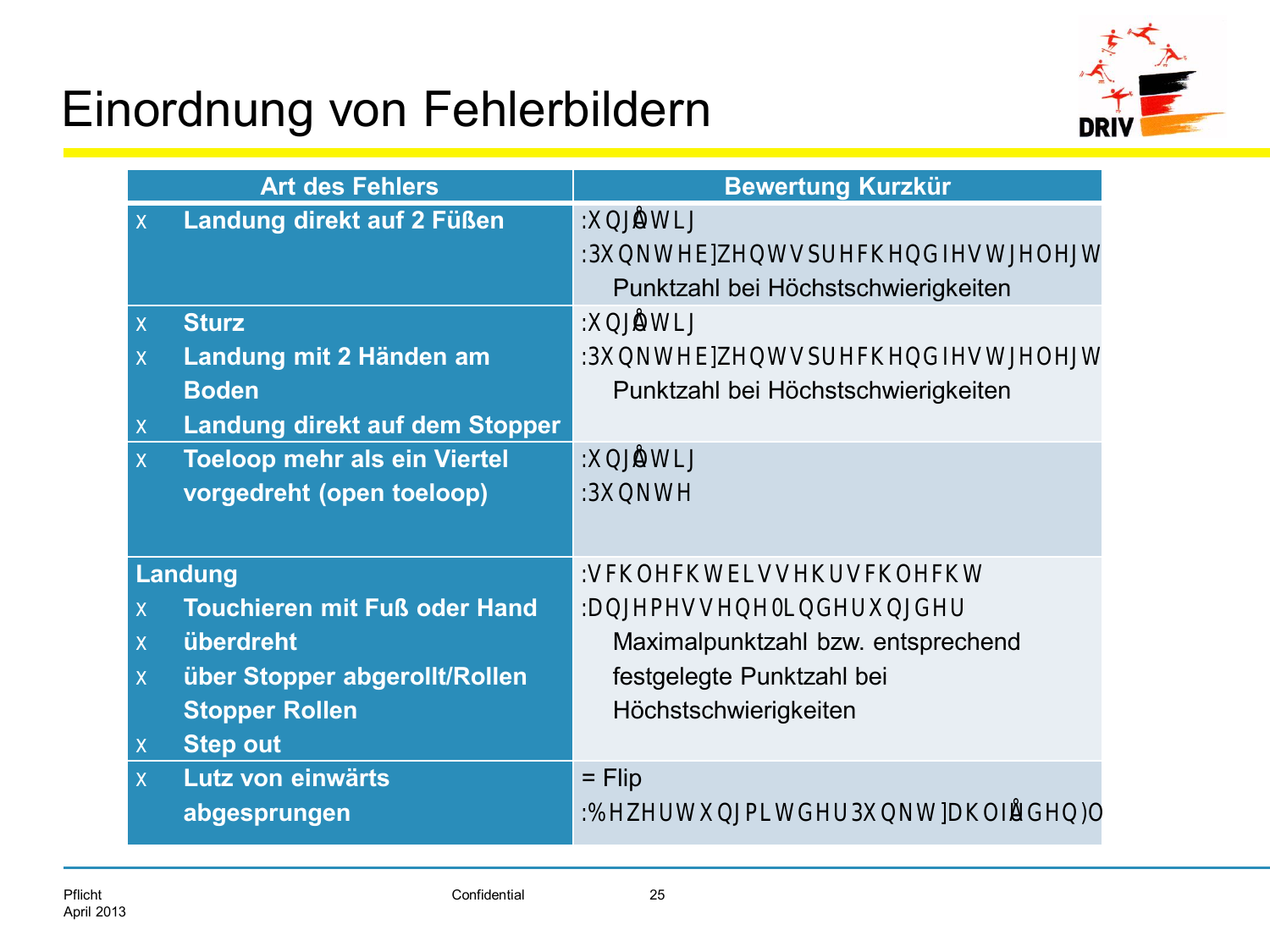

| $\bullet$ | Fehlende Umdrehungszahl | $\bullet$ | Dreifachsprung auf vorwä                         |
|-----------|-------------------------|-----------|--------------------------------------------------|
|           |                         |           | schlecht, max. entsprec                          |
|           |                         |           | <b>Punktzahl</b>                                 |
|           |                         |           | Doppelsprung auf vorwärt                         |
|           |                         |           | <b>Punkte</b>                                    |
|           |                         | $\bullet$ | Dreifachsprung auf Eck:                          |
|           |                         |           | angemessene Minderung der Maximalpunktzahl       |
|           |                         |           | bzw. max. entsprechend festgelegte Punktzahl     |
|           |                         | $\bullet$ | Doppelsprung auf Eck :                           |
|           |                         |           | angemessene Minderung der Maximalpunktzahl       |
|           |                         |           | (Eck entspricht fehlender Vierteldrehung oder    |
|           |                         |           | weniger)                                         |
|           |                         | $\bullet$ | Einfachsprünge (einschl. Axel) auf vorwärts oder |
|           |                         |           | Eck ungültig, 0,5 Punkt                          |
|           |                         |           |                                                  |
|           |                         |           |                                                  |
|           |                         |           |                                                  |
|           |                         |           |                                                  |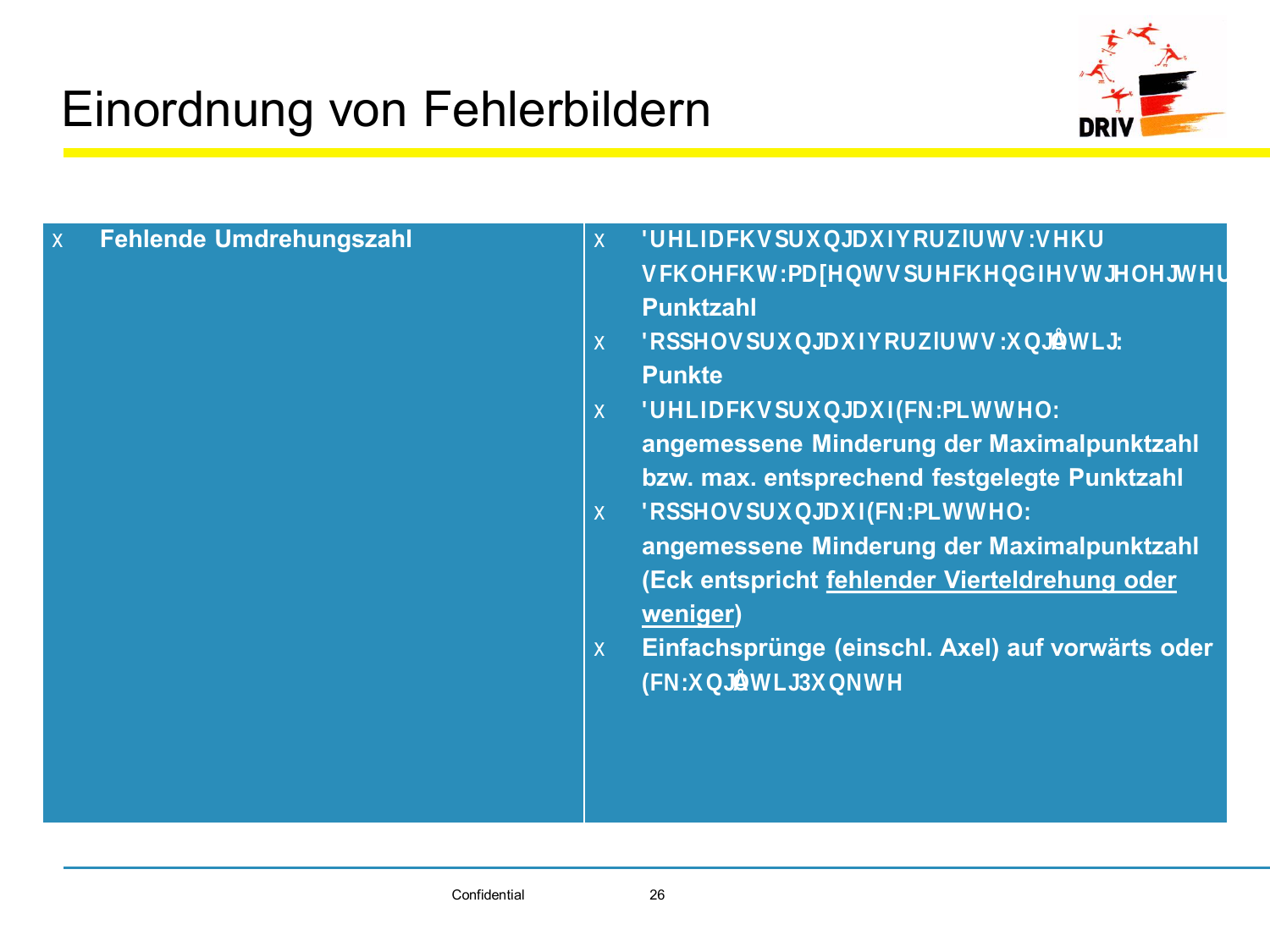

|           | <b>Art des Fehlers</b>                          | <b>Bewertung Kurzkür</b>         |  |  |  |  |  |
|-----------|-------------------------------------------------|----------------------------------|--|--|--|--|--|
|           | <b>Sturz im Einschleudern / Einlauf</b>         | 0,0 und Abzug wg. fehlendem      |  |  |  |  |  |
|           |                                                 | Element                          |  |  |  |  |  |
| $\bullet$ | Einzelpirouette: Mindestumdrehungszahl laut     | Ungültig, Basiswert:0,5          |  |  |  |  |  |
|           | <b>WOK (3 Umdrehungen) nicht erreicht</b>       |                                  |  |  |  |  |  |
| $\bullet$ | Kombinationspirouette:                          | Eine Pirouettenkombination ist   |  |  |  |  |  |
|           | Mindestumdrehungszahl laut WOK (2               | komplett ungültig (Basiswert:0,5 |  |  |  |  |  |
|           | <b>Umdrehungen pro Position) nicht erreicht</b> | oder 0,5 - 1,0 bei enthaltener   |  |  |  |  |  |
|           |                                                 | Höchstschwierigkeit), wenn in    |  |  |  |  |  |
|           |                                                 | einer Position weniger als 2     |  |  |  |  |  |
|           |                                                 | Umdrehungen gezeigt werden       |  |  |  |  |  |
|           |                                                 |                                  |  |  |  |  |  |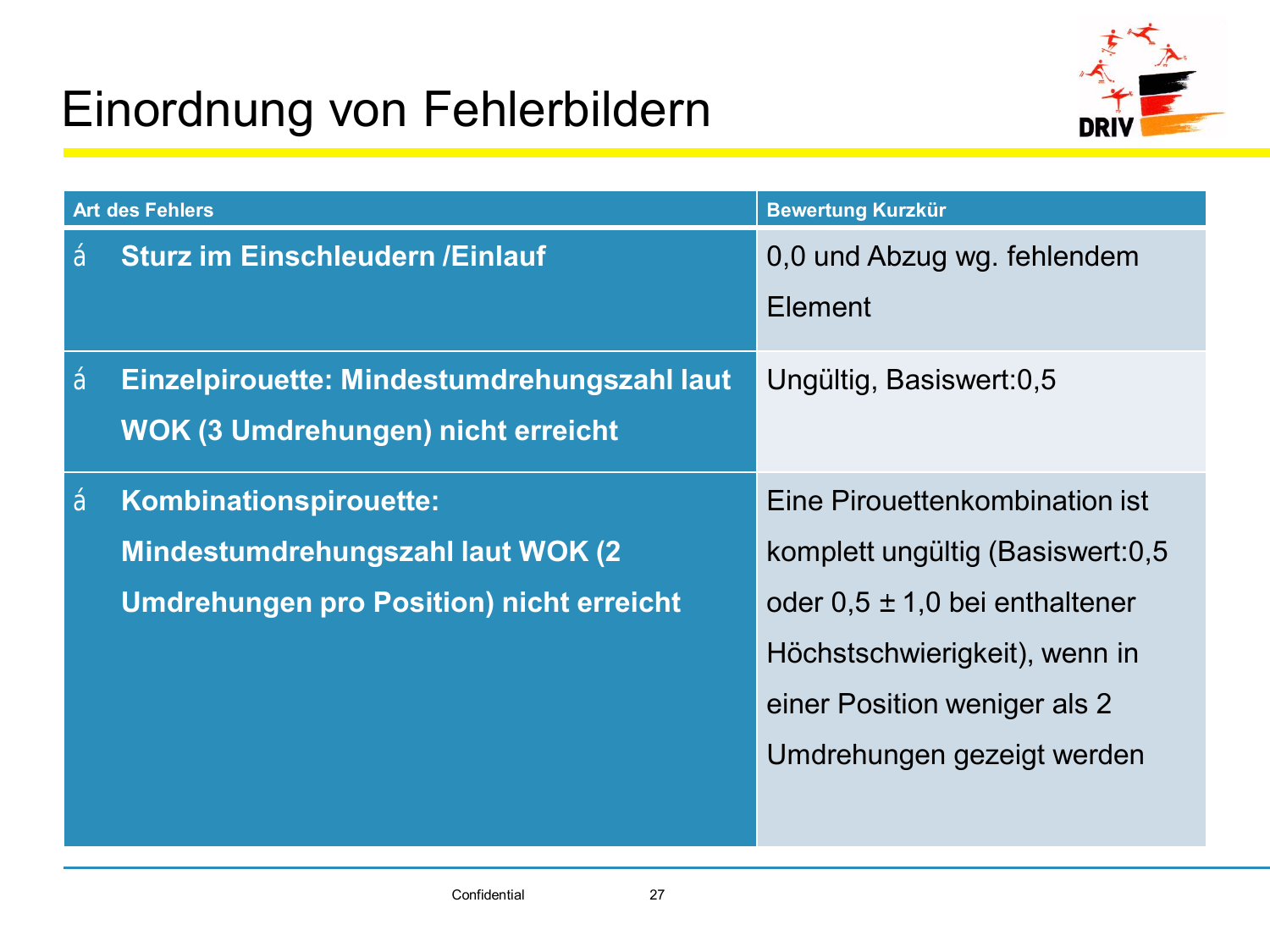

|           | Bei Höchstschwierigkeiten,<br>Hackenpirouetten (alle Kanten), Inverted,<br><b>Upright Biellmann oder Split:</b><br>· Abbruch (z.B. durch Sturz oder Step-out)<br>einer Einzel-Pirouette nach Erreichen der<br>Mindestumdrehungszahl<br>• Abbruch einer Kombinationspirouette<br>nach Zeigen der Höchstschwierigkeit mit<br>mind. 2 Umdrehungen z.B. durch Sturz,<br>Step-out oder fehlender Umdrehungszahl<br>im weiteren Pirouettenverlauf (z.B. letzte<br><b>Position nur 1 Umdrehung)</b> | Bewertung als "ungültig"<br>Pirouette erhält wegen der Höchstschwierigkeit<br>eine Bewertung zwischen 0,5 -1,0 |
|-----------|----------------------------------------------------------------------------------------------------------------------------------------------------------------------------------------------------------------------------------------------------------------------------------------------------------------------------------------------------------------------------------------------------------------------------------------------------------------------------------------------|----------------------------------------------------------------------------------------------------------------|
|           | Für Pirouetten, die keine<br>Höchstschwierigkeit darstellen: Sturz<br>während der Drehung                                                                                                                                                                                                                                                                                                                                                                                                    | Ungültig, Basiswert:0,5                                                                                        |
| $\bullet$ | <b>Keine korrekte Position</b>                                                                                                                                                                                                                                                                                                                                                                                                                                                               |                                                                                                                |
| $\bullet$ | Pirouetten mit Stopperbenutzung im<br>Einlauf, Wechsel oder während der<br>Umdrehung (Ausn.: Pirouetten, bei denen<br>eine Stopperbenutzung notwendig ist wie<br><b>Butterfly oder Biellmann)</b>                                                                                                                                                                                                                                                                                            |                                                                                                                |
|           | Confidential                                                                                                                                                                                                                                                                                                                                                                                                                                                                                 | 28                                                                                                             |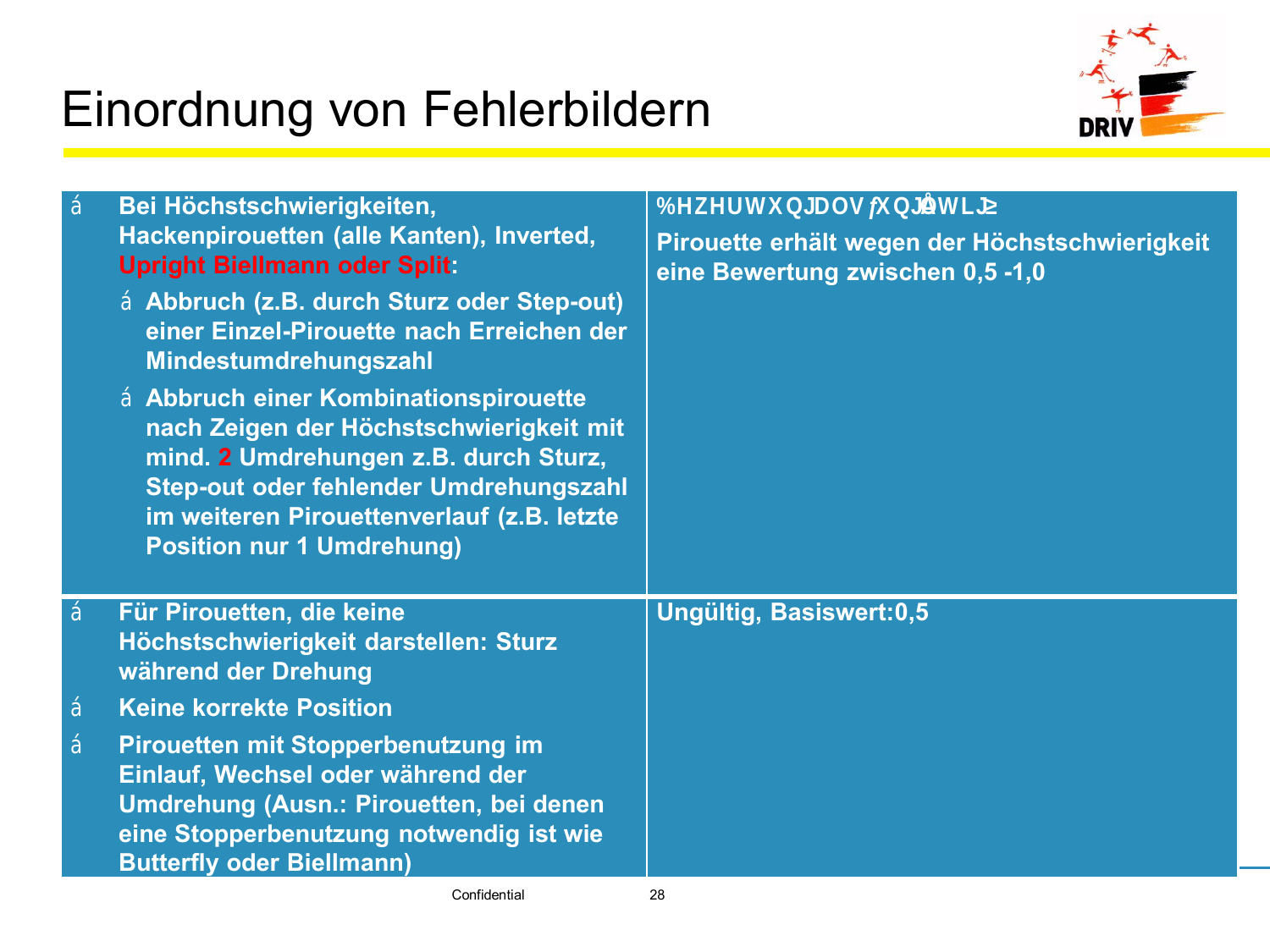

| $\bullet$ | <b>Sturz im Auslauf</b>                          | Bewertung je nach Ausführung als |  |  |  |  |
|-----------|--------------------------------------------------|----------------------------------|--|--|--|--|
| $\bullet$ | <b>Stopperbenutzung im Auslauf</b>               | "Mittelmäßig" oder               |  |  |  |  |
| $\bullet$ | <b>Haltungsfehler</b>                            |                                  |  |  |  |  |
|           |                                                  |                                  |  |  |  |  |
| $\bullet$ | Loslassen der Körperspannung während der Drehung | Bewertung als "Schl              |  |  |  |  |
| $\bullet$ | <b>Starkes Wandern</b>                           |                                  |  |  |  |  |
| $\bullet$ | Spielbein schlägt im Auslauf auf den Boden       |                                  |  |  |  |  |
|           |                                                  |                                  |  |  |  |  |
|           |                                                  |                                  |  |  |  |  |
|           |                                                  |                                  |  |  |  |  |
|           |                                                  |                                  |  |  |  |  |
|           |                                                  |                                  |  |  |  |  |
|           |                                                  |                                  |  |  |  |  |
|           |                                                  |                                  |  |  |  |  |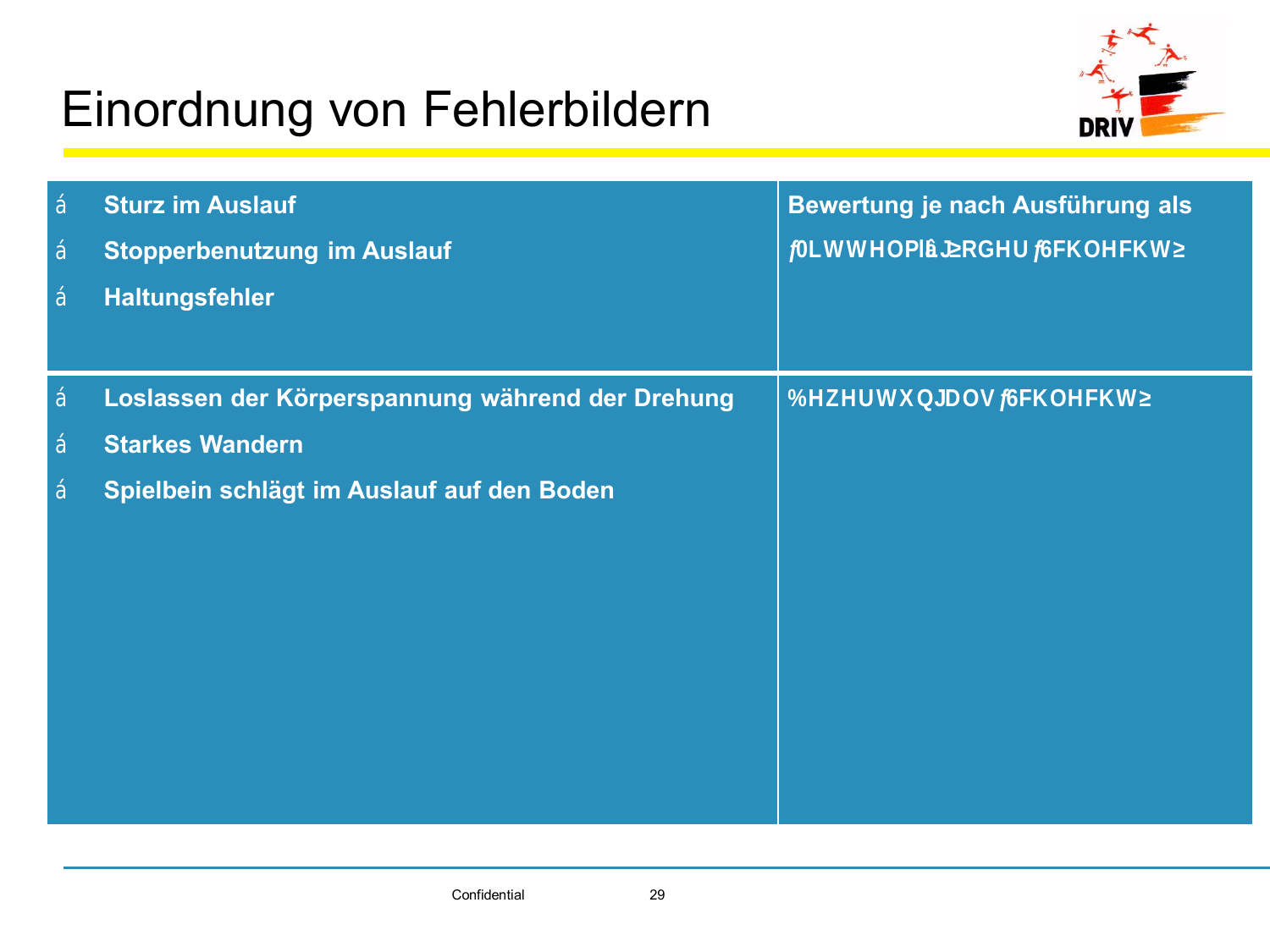# Wertigkeiten von Elementen



|                 | Meisterklasse           |               | Sprung-Element        |                             | Sprung-Element                                         |             | Sprung-Element               |             | Pirouetten-El.                   |                             | Pirouetten-El.                        |                           | Schrittfolge                         |     |
|-----------------|-------------------------|---------------|-----------------------|-----------------------------|--------------------------------------------------------|-------------|------------------------------|-------------|----------------------------------|-----------------------------|---------------------------------------|---------------------------|--------------------------------------|-----|
|                 | Kurzkür                 | $2:45 + (-5)$ | Axel                  |                             | Kombination                                            |             | <b>Einzelsprung</b>          |             | <b>Einzelpirouette</b>           |                             | Kombi. mit Sitzp.                     |                           | <b>Schrittfolge</b>                  |     |
| Wertungsrichter |                         | $0.5 - 1.4$   |                       | $0.5 - 2.1$                 |                                                        | $0.5 - 1.8$ |                              | $0.5 - 1.5$ |                                  | $0,5 - 2.0$                 |                                       | $0.5 - 1.2$               |                                      |     |
|                 |                         |               | (1A, 2A, 3A)          |                             | 2 - 4 Sprünge                                          |             | (einfach, doppelt, dreifach) |             | mind. 3 Umdr.                    |                             | ind. 2 U./Pos., max. 5 Pos./S         |                           | ax. 40 Sek., mind. 3/4 der Bah       |     |
| Abzüge bei Note |                         |               |                       | ohne 1T als connecting jump |                                                        |             | (kein Axel)                  |             | jedes Feature einmal pro KK      | jedes Feature einmal pro KK |                                       | max. 1 Spr. mit max. 1 U. |                                      |     |
|                 |                         |               | ungültig - grds.      | 0,5                         | unqültiq - qrds.                                       | 0.5         | ungültig - grds.             | 0.5         | ungültig - grds.                 | 0,5                         | unqültiq - qrds.                      | 0.5                       | ungültig/Lev el Base                 | 0.5 |
|                 |                         |               |                       |                             |                                                        |             |                              |             | H, In, UB, US>3U. +Abbr.         | $-1,0$                      | H.In.UB.US>2U.+Abbr                   | $-1,0$                    |                                      |     |
| ΙA              | fehlendes Element       | $0.5 - SR$    |                       | max                         |                                                        | max         |                              | max         |                                  | max                         |                                       | max                       |                                      | max |
|                 | v orgedrehter Toeloop   | $0, 5 - SR$   | 1A                    | 0.6                         | mit 1 Doppelsprg.                                      | 0,6         | Einfachsprung                | 0,6         | Stand                            | 0.6                         | ohne Inv/He/BA                        | 0.8                       | einfach (Level1)                     | 0.6 |
|                 | zusätzl. Pos. Pirouette | $0, 5 - SR$   |                       |                             | mit 2 Doppelsprg.                                      | 0.8         | 2T, 2S                       | 0,8         | Sitz                             | 0,7                         | 1 aus Inv/He/BA                       | 1,0                       | mittelmäßig (Level2)                 | 0,8 |
|                 | zusätzl. Sprung (Kombi) | $0,5 - SR$    | 2A ra                 | 1.4                         | mit 2 Doppelspr. direkt aneinande                      | 1.0         | 2Lo, 2F                      | 1,0         | Waaqen                           | 0.8                         | 2 aus Inv/He/BA                       | 1.2                       | gut (Level3)                         | 1,0 |
|                 | Pumping                 | $0,3 - SR$    | 2A ra + step out      | 1,2                         | mit 3 Doppelspr.                                       | 1,2         | 2 <sub>Lz</sub>              | 1,3         | <b>Broken Ankle</b>              | 1,0                         | <b>Boni auf Basiswert:</b>            |                           | sehr gut (Lev el4)                   | 1,2 |
|                 |                         |               | 2A ra + Sturz/2 Füße  | 1.0                         | mit 3 Doppelspr. direkt aneinande 1,4                  |             | 3T. 3S                       | 1.6         | Heel                             | 1.1                         | 1 Feature                             | 0.1                       |                                      |     |
| <b>B</b>        | zusätzliches Element    | $0.5 - SR$    |                       |                             | 3T ra v orgedreht / <<<                                | ung.        | $3T$ , $3S + step$ out/ <    | 1,3         | Inv erted                        | 1,2                         | 2 Features                            | 0,2                       |                                      |     |
|                 |                         |               | 2A <                  | 1.2                         | 2A o. dreif. Sprung ra                                 | 1.8         | 3T. 3S +Sturz/2 Füße/<       | 1.1         | Boni auf Basiswert:              |                             | 3 Features                            | 0.3                       |                                      |     |
|                 |                         |               | $2A < +$ Sturz/2 Füße | 0,8                         | 2A o. dreif. Sprung ra + step out                      | 1,4         | 3T v orgedreht/ <<<          | ung.        | 1 Feature                        | 0.1                         | 4 Features                            | 0.4                       |                                      |     |
|                 |                         |               |                       |                             | 2A o. dreif. Sprung ra+Sturz/2 Fü 1,2                  |             | 3R. 3F. 3Lz                  | 1.8         | 2 Features                       | 0.2                         | 5 Features                            | 0.5                       |                                      |     |
|                 |                         |               | $2A \ll$              | 1.0                         | 2A o. dreif. Sprung <                                  | 1,5         | 3R, 3F, 3Lz +step out/       | 1,5         | 3 Features                       | 0,3                         | Bonus: US/UB                          | 0.2/0.3                   |                                      |     |
|                 |                         |               |                       |                             | 2A o. dreif. Sprung <<                                 | 1,2         | 3R, 3F, 3Lz+Sturz/2F./ 1,3   |             | Bonus: US/UB                     | 0,3/0,5                     | zus. zu difficult variations:         |                           |                                      |     |
|                 |                         |               | $2A \ll $             | ung.                        | 2A + /o. mehrere dreif. Sprünge                        | 2.1         |                              |             | zus. zu difficult variation:     |                             | DE/DCH/SBC/BD werden                  |                           |                                      |     |
|                 | Nr. Name                |               |                       |                             |                                                        |             |                              |             | DE+>6/4 U. werden als Feature be |                             | als ein Feature bewertet              |                           |                                      |     |
| <b>Junioren</b> |                         |               |                       |                             |                                                        |             |                              |             |                                  |                             |                                       |                           |                                      |     |
|                 |                         |               | Sprung-Element        |                             | Sprung-Element                                         |             | Sprung-Element               |             | Pirouetten-El.                   |                             | Pirouetten-El.                        |                           | Schrittfolge                         |     |
|                 | Kurzkür                 | $2:45+/-5$    | Axel                  |                             | <b>Kombination</b>                                     |             | <b>Einzelsprung</b>          |             | <b>Einzelpirouette</b>           |                             | Kombi. mit Sitzp.                     |                           | <b>Schrittfolge</b>                  |     |
|                 | Wertungsrichter         |               | $0.5 - 1.4$           |                             | $0.5 - 2.1$                                            |             | $0.5 - 1.8$                  |             | $0.5 - 1.5$                      |                             | $0,5 - 2.0$                           |                           | $0.5 - 1.2$                          |     |
|                 |                         |               | (1A, 2A, 3A)          |                             | 2 - 4 Sprünge                                          |             | (einfach, doppelt, dreifach) |             | mind. 3 Umdr.                    |                             | ind. 2 U./Pos., max. 5 Pos./S         |                           | x. 40 Sek., mind. 3/4 der B.         |     |
|                 |                         |               |                       |                             |                                                        |             | (kein Axel)                  |             | jedes Feature einmal pro KK      |                             | jedes Feature einmal pro KK           |                           | max. 1 Spr. mit max. 1 U.            |     |
|                 | Abzüge bei Note         |               | ungültig - grds.      | 0.5                         | ohne 1T als connecting jump<br>unqültiq - grds.        | 0.5         | ungültig - grds.             | 0.5         | ungültig - grds.                 | 0.5                         | ungültig - grds.                      | 0.5                       | ungültig/Lev el Base                 | 0.5 |
|                 |                         |               |                       |                             |                                                        |             |                              |             | H, In, UB, US>3U. +Abbr. -1,0    |                             | H.In.UB.US>2U.+Abbr.                  | $-1,0$                    |                                      |     |
| A               | fehlendes Element       | $0,5 - SR$    |                       | max                         |                                                        | max         |                              | max         |                                  | max                         |                                       | max                       |                                      | max |
|                 | v orgedrehter Toeloop   | $0,5 - SR$    | 1A                    | 0.6                         | mit 1 Doppelsprg.                                      | 0,6         | Einfachsprung                | 0,6         | Stand                            | 0.6                         | ohne Inv/He/BA                        | 0.8                       | einfach (Level1)                     | 0.6 |
|                 | zusätzl. Pos. Pirouette | $0.5 - SR$    |                       |                             |                                                        | 0,8         | 2T, 2S                       | 0,8         | Sitz                             | 0.7                         | 1 aus Inv/He/BA                       | 1,0                       |                                      | 0,8 |
|                 | zusätzl. Sprung (Kombi) | $0.5 - SR$    | 2A ra                 | 1.4                         | mit 2 Doppelsprg.<br>mit 2 Doppelspr. direkt aneinande | 1,0         | 2Lo, 2F                      | 1,0         | Waagen                           | 0.8                         | 2 aus Inv/He/BA                       | 1,2                       | mittelmäßig (Level2)<br>qut (Level3) | 1,0 |
|                 |                         | $0.3 - SR$    | 2A ra + step out      | 1,2                         | mit 3 Doppelspr.                                       |             | 2Lz                          | 1,3         | <b>Broken Ankle</b>              | 1.0                         | Boni auf Basiswert:                   |                           |                                      | 1,2 |
|                 | Pumping                 |               | 2A ra + Sturz/2 Füße  | 1.0                         | mit 3 Doppelspr. direkt aneinande 1,4                  | 1,2         | 3T, 3S                       | 1,6         | Heel                             | 1.1                         | 1 Feature                             | 0,1                       | sehr gut (Level4)                    |     |
|                 | zusätzliches Element    | $0, 5 - SR$   |                       |                             | 3T ra v orgedreht / <<<                                | ung.        | 3T, 3S +step out/ $\le$      | 1,3         | Inv erted                        | 1,2                         | 2 Features                            | 0,2                       |                                      |     |
| <b>B</b>        |                         |               | 2A <                  | 1,2                         | 2A o. dreif. Sprung ra                                 | 1.8         | 3T. 3S +Sturz/2 Füße/<       | 1.1         | <b>Boni auf Basiswert:</b>       |                             | 3 Features                            | 0.3                       |                                      |     |
|                 |                         |               | 2A < + Sturz/2 Füße   | 0.8                         | 2A o. dreif. Sprung ra + step out                      | 1,4         | 3T v orgedreht/ <<<          | ung.        | 1 Feature                        | 0.1                         | 4 Features                            | 0.4                       |                                      |     |
|                 |                         |               |                       |                             | 2A o. dreif. Sprung ra+Sturz/2 Fü                      | 1,2         | 3R, 3F, 3Lz                  | 1,8         | 2 Features                       | 0.2                         | 5 Features                            | 0.5                       |                                      |     |
|                 |                         |               | $2A \ll$              | 1,0                         | 2A o. dreif. Sprung <                                  | 1,5         | 3R, 3F, 3Lz +step out/       | 1,5         | 3 Features                       | 0.3                         | Bonus: US/UB                          | 0.2/0.3                   |                                      |     |
|                 |                         |               |                       |                             | 2A o. dreft@pfiidgridial                               | 1,2         | 3R, 3803Lz+Sturz/2F./        | 1,3         | Bonus: US/UB                     |                             | 0.3/0.5 zus. zu difficult variations: |                           |                                      |     |
|                 |                         |               | $2A \ll $             | ung.                        | 2A + /o. mehrere dreif. Sprünge                        | 2,1         |                              |             | zus. zu difficult variation:     |                             | DE/DCH/SBC/BD werden                  |                           |                                      |     |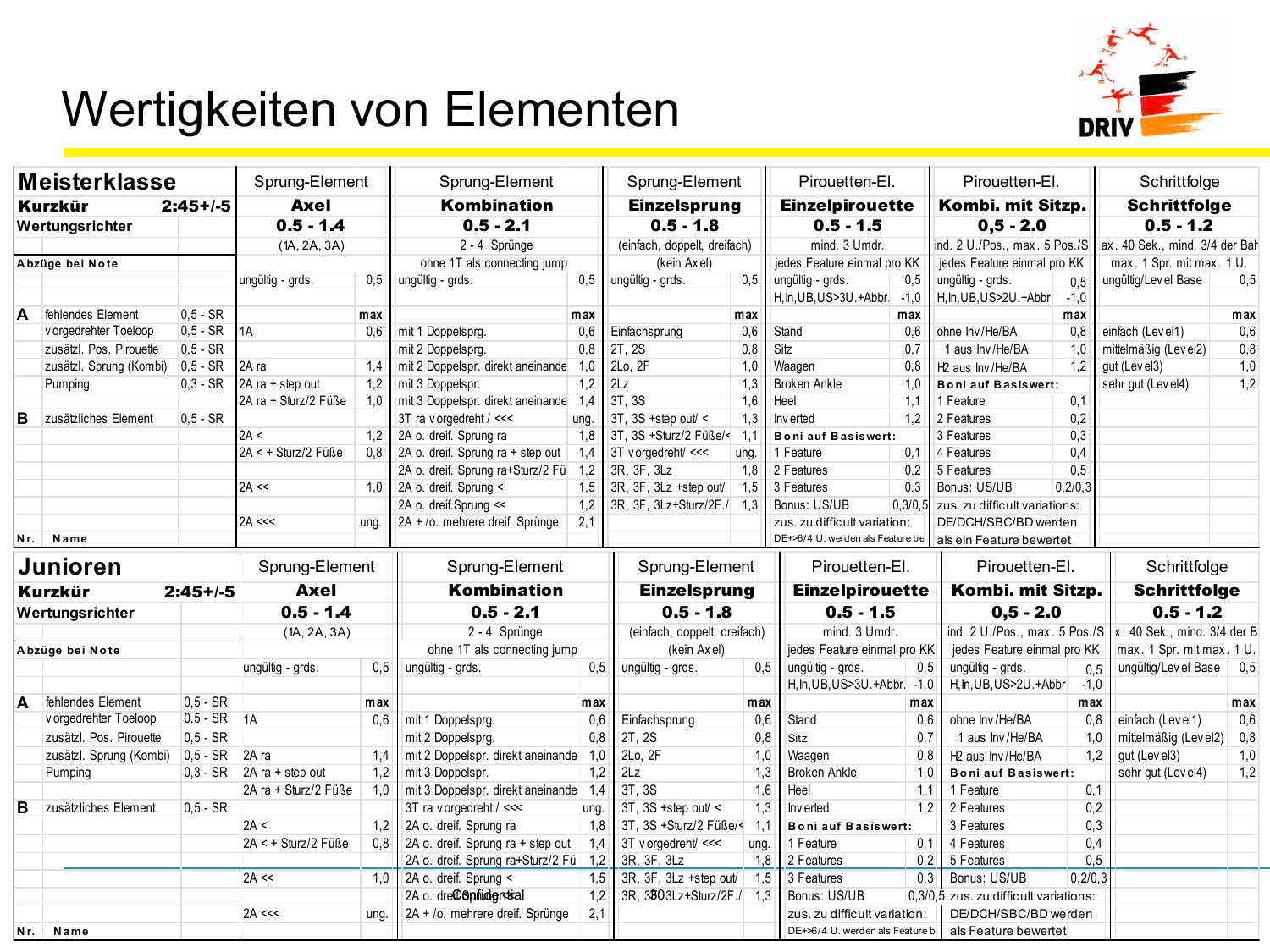# D.

# Wertigkeiten von Elementen

| ∣Jugend         |                                    | Sprung-Element |                      | Sprung-Element |                                       | Sprung-Element |                              | Pirouetten-El.               |                                 | Pirouetten-El. |                                       | Schrittfolge |                                   |     |
|-----------------|------------------------------------|----------------|----------------------|----------------|---------------------------------------|----------------|------------------------------|------------------------------|---------------------------------|----------------|---------------------------------------|--------------|-----------------------------------|-----|
|                 | <b>Kurzkür</b>                     | $2:30 + (-5)$  | Axel                 |                | <b>Kombination</b>                    |                | <b>Einzelsprung</b>          |                              | <b>Einzelpirouette</b>          |                | Kombi. mit Sitzp.                     |              | <b>Schrittfolge</b>               |     |
| Wertungsrichter |                                    |                | $0.5 - 1.4$          |                | $0.5 - 2.1$                           |                | $0.5 - 1.8$                  |                              | $0.5 - 1.5$                     |                | $0,5 - 2.0$                           |              | $0.5 - 1.2$                       |     |
|                 |                                    |                | (1A, 2A, 3A)         |                | 2 - 4 Sprünge                         |                |                              | (einfach, doppelt, dreifach) |                                 |                | ind. 2 U./Pos., max. 5 Pos./S         |              | x. 40 Sek., mind. 3/4 der B       |     |
| Abzüge bei Note |                                    |                |                      |                | ohne 1T als connecting jump           |                | (kein Axel)                  |                              | jedes Feature einmal pro KK     |                | jedes Feature einmal pro KK           |              | max. 1 Spr. mit max. 1 U.         |     |
|                 |                                    |                | ungültig - grds.     | 0,5            | ungültig - grds.                      | 0,5            | ungültig - grds.             | 0,5                          | ungültig - grds.                | 0,5            | ungültig - grds.                      | 0.5          | ungültig/Level Base               | 0,5 |
|                 |                                    |                |                      |                |                                       |                |                              |                              | H.In.UB.US>3U.+Abbr. -1.0       |                | H.In.UB.US>2U.+Abbr.                  | $-1,0$       |                                   |     |
| ΙA              | fehlendes Element                  | $0.5 - SR$     |                      | max            |                                       | max            |                              | max                          |                                 | max            |                                       | max          |                                   | max |
|                 | v orgedrehter Toeloop              | $0.5 - SR$     | 1A                   | 0.6            | mit 1 Doppelsprg.                     | 0,6            | Einfachsprung                | 0,6                          | Stand                           | 0.6            | ohne Inv/He/BA                        | 0.8          | einfach (Level1)                  | 0.6 |
|                 | zusätzl. Pos. Pirouette            | $0,5 - SR$     |                      |                | mit 2 Doppelsprg.                     | 0.8            | 2T, 2S                       | 0,8                          | Sitz                            | 0.7            | 1 aus Inv/He/BA                       | 1.0          | mittelmäßig (Level2)              | 0,8 |
|                 | zusätzl. Sprung (Kombi)            | $0.5 - SR$     | 2A ra                | 1,4            | mit 2 Doppelspr. direkt aneinande 1,0 |                | 2Lo, 2F                      | 1,0                          | Waagen                          | 0.8            | 2 aus Inv/He/BA                       | 1,2          | gut (Level3)                      | 1,0 |
|                 | Pumping                            | $0.3 - SR$     | 2A ra + step out     | 1,2            | mit 3 Doppelspr.                      | 1,2            | 2Lz                          | 1,3                          | <b>Broken Ankle</b>             | 1.0            | <b>Boni auf Basiswert:</b>            |              | sehr gut (Level4)                 | 1,2 |
|                 |                                    |                | 2A ra + Sturz/2 Füße | 1,0            | mit 3 Doppelspr. direkt aneinande 1,4 |                | 3T, 3S                       | 1,6                          | Heel                            | 1.1            | 1 Feature                             | 0,1          |                                   |     |
| lВ              | zusätzliches Element               | $0.5 - SR$     |                      |                | 3T ra v orgedreht / <<<               | ung.           | $3T$ , $3S + step$ out/ <    | 1,3                          | Inv erted                       | 1,2            | 2 Features                            | 0,2          |                                   |     |
|                 |                                    |                | 2A <                 | 1,2            | 2A o. dreif. Sprung ra                | 1.8            | 3T. 3S +Sturz/2 Füße/< 1.1   |                              | <b>Boni auf Basiswert:</b>      |                | 3 Features                            | 0,3          |                                   |     |
|                 |                                    |                | 2A < + Sturz/2 Füße  | 0.8            | 2A o. dreif. Sprung ra + step out     | 1,4            | 3T v orgedreht/ <<<          | ung.                         | 1 Feature                       | 0.1            | 4 Features                            | 0.4          |                                   |     |
|                 |                                    |                |                      |                | 2A o. dreif. Sprung ra+Sturz/2 Fü     | 1,2            | 3R, 3F, 3Lz                  | 1,8                          | 2 Features                      | 0,2            | 5 Features                            | 0.5          |                                   |     |
|                 |                                    |                | $2A \ll$             | 1,0            | 2A o. dreif. Sprung <                 | 1,5            | 3R, 3F, 3Lz +step out/       | 1,5                          | 3 Features                      | 0.3            | Bonus: US/UB                          | 0,2/0,3      |                                   |     |
|                 |                                    |                |                      |                | 2A o. dreif. Sprung <<                | 1,2            | 3R, 3F, 3Lz+Sturz/2F./ 1,3   |                              | Bonus: US/UB                    |                | 0.3/0.5 zus. zu difficult variations: |              |                                   |     |
|                 |                                    |                | 2A <<                | ung.           | 2A + /o. mehrere dreif. Sprünge       | 2,1            |                              |                              | zus. zu difficult variation:    |                | DE/DCH/SBC/BD werden                  |              |                                   |     |
| Nr.             | Name                               |                |                      |                |                                       |                |                              |                              | DE+>6/4 U. werden als Feature b |                | als ein Feature bewertet              |              |                                   |     |
|                 | <b>Schüler A</b>                   |                | Sprung-Element       |                | Sprung-Element                        |                | Sprung-Element               |                              | Pirouetten-El.                  |                | Pirouetten-El.                        |              | Schrittfolge                      |     |
|                 | Kurzkür                            | $2:30 + (-5)$  | <b>Axel</b>          |                | <b>Kombination</b>                    |                | <b>Einzelsprung</b>          |                              | <b>Einzelpirouette</b>          |                | Kombi. mit Sitzp.                     |              | <b>Schrittfolge</b>               |     |
|                 | Wertungsrichter                    |                | $0.5 - 1.4$          |                | $0.5 - 2.1$                           |                | $0.5 - 1.8$                  |                              | $0.5 - 1.5$                     |                | $0,5 - 2.0$                           |              | $0.5 - 1.1$                       |     |
|                 |                                    |                | (1A, 2A, 3A)         |                | 2 - 4 Sprünge                         |                | (einfach, doppelt, dreifach) |                              | mind. 3 Umdr.                   |                | ind. 2 U./Pos., max. 5 Pos./S         |              | 1ax. Level 3. max. 30 Sek         |     |
|                 | Abzüge bei Note                    |                |                      |                | ohne 1T als connecting jump           |                | (kein Axel)                  |                              | jedes Feature einmal pro KK     |                | jedes Feature einmal pro KK           |              | nd. 3/4 der Bahn, max. 1Spr. max. |     |
|                 | A fehlendes Element                | $0.5 - SR$     | ungültig - grds.     | 0.5            | ungültig - grds.                      | 0.5            | ungültig - grds.             | 0,5                          | ungültig - grds.                | 0,5            | ungültig - grds.                      | 0,5          | ungültig/Lev el Base              | 0,5 |
|                 |                                    |                |                      |                |                                       |                |                              |                              | H.In.UB.US>3U.+Abbr -1.0        |                | H.In.UB.US>2U.+Abbr.                  | $-1,0$       |                                   |     |
|                 | v orgedrehter Toeloop              | $0.5 - SR$     |                      | max            |                                       | max            |                              | max                          |                                 | max            |                                       | max          |                                   | max |
|                 | zusätzl. Pos. Pirouette            | $0.5 - SR$     | 1A                   | 0,8            | mit 1 Doppelsprg.                     | 0,8            | Einfachsprung                | 0,6                          | Stand                           | 0,6            | ohne Inv/He/BA                        | 0,8          | einfach (Level1)                  | 0.7 |
|                 | zusätzl. Sprung (Kombi)            | $0.5 - SR$     |                      |                | mit 2 Doppelsprg.                     | 1,0            | 2T, 2S                       | 1,0                          | Sitz                            | 0.7            | 1 aus Inv/He/BA                       | 1,0          | mittelmäßig (Level2)              | 0,9 |
|                 | Pumping                            | $0.3 - SR$     | 2A ra                | 1.4            | mit 2 Doppelspr. direkt aneinande     | 1,2            | 2Lo, 2F                      | 1,2                          | Waagen                          | 0,8            | 2 aus Inv/He/BA                       | 1,2          | gut (Level3)                      | 1,1 |
|                 | mehr als Level 3 Schritte 0,2 - SR |                | $2A$ ra + step out   | 1,2            | mit 3 Doppelspr.                      | 1,4            | 2Lz                          | 1,3                          | <b>Broken Ankle</b>             | 1,0            | <b>Boni auf Basiswert:</b>            |              |                                   |     |
| B               | zusätzliches Element               | $0.5 - SR$     | 2A ra + Sturz/2 Füße | 1,0            | mit 3 Doppelspr. direkt aneinande 1,6 |                | 3T, 3S                       | 1,6                          | Heel                            | 1,1            | 1 Feature                             | 0,1          |                                   |     |
|                 |                                    |                |                      |                | 3T ra v orgedreht / <<<               | ung.           | $3T$ , $3S$ +step out/ <     | 1,3                          | Inv erted                       | 1.2            | 2 Features                            | 0,2          |                                   |     |
|                 |                                    |                | 2A <                 | 1,2            | 2A o. dreif. Sprung ra                | 1.8            | 3T, 3S +Sturz/2 Füße/<       | 1.1                          | <b>Boni auf Basiswert:</b>      |                | 3 Features                            | 0.3          |                                   |     |
|                 |                                    |                | 2A < + Sturz/2 Füße  | 0.8            | 2A o. dreif. Sprung ra + step out     | 1,4            | 3T v orgedreht/ <<<          | ung.                         | 1 Feature                       | 0.1            | 4 Features                            | 0.4          |                                   |     |
|                 |                                    |                |                      |                | 2A o. dreif. Sprung ra+Sturz/2 Fü 1,2 |                | 3R, 3F, 3Lz                  | 1.8                          | 2 Features                      | 0.2            | 5 Features                            | 0.5          |                                   |     |
|                 |                                    |                | $2A \ll$             | 1,0            | 2A o. dreif. Sprung <                 | 1,5            | 3R, 3F, 3Lz +step out/       | 1,5                          | 3 Features                      | 0.3            | Bonus: US/UB                          | 0.2/0.3      |                                   |     |
|                 |                                    |                |                      |                | 2A o. dreif Sprufrigential            | 1,2            | 3R, 3F3 8Lz+Sturz/2F./       | 1,3                          | Bonus: US/UB                    |                | 0,3/0,5 zus. zu difficult variations: |              |                                   |     |
|                 |                                    |                | 2A <<                | ung            | 2A + /o. mehrere dreif. Sprünge       | 2,1            |                              |                              | zus. zu difficult variation:    |                | DE/DCH/SBC/BD werden                  |              |                                   |     |
|                 | Name                               |                |                      |                |                                       |                |                              |                              | DE+>6/4 U. werden als Feature b |                | als Feature bewertet                  |              |                                   |     |
| Nr.             |                                    |                |                      |                |                                       |                |                              |                              |                                 |                |                                       |              |                                   |     |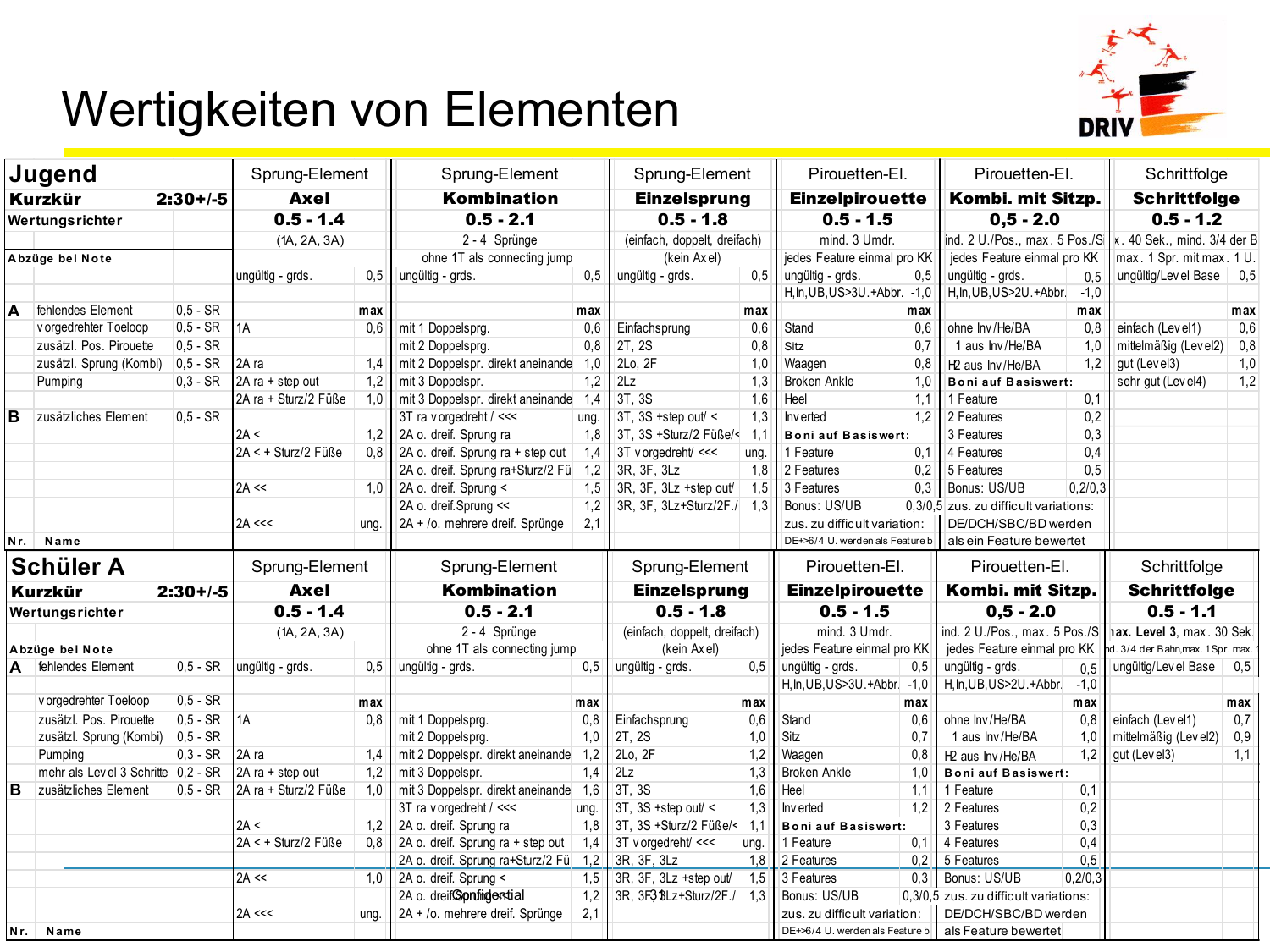# Wertigkeiten von Elementen



| Schüler B       |                                      | Sprung-Element |                  | Sprung-Element                        | Sprung-Element                    |                    | Pirouetten-El.      |               | Pirouetten-El.                                       |                              | Schrittfolge                  |                           |                           |     |
|-----------------|--------------------------------------|----------------|------------------|---------------------------------------|-----------------------------------|--------------------|---------------------|---------------|------------------------------------------------------|------------------------------|-------------------------------|---------------------------|---------------------------|-----|
|                 | Kurzkür                              | $2:00+/5$      | Axel einfach     |                                       | Kombination                       |                    | <b>Einzelsprung</b> |               | <b>Einzelpirouette</b>                               |                              | Kombi. mit Sitzp.             |                           | <b>Schrittfolge</b>       |     |
| Wertungsrichter |                                      |                |                  | $0.5 - 1.0$                           | $0.5 - 1,6$                       |                    | $0.5 - 1.3$         |               | $0.5 - 1.1$                                          |                              | $0.5 - 1.4$                   |                           | $0.5 - 1.1$               |     |
|                 |                                      |                |                  | 2 - 4 Sprünge, max. doppelt (ohne 2A) |                                   | (einfach, doppelt) |                     | mind. 3 Umdr. |                                                      | mind. 2 U./Pos., max. 2 Pos. |                               | hax. Level 3, max. 30 Sek |                           |     |
|                 | Abzüge bei Note                      |                |                  |                                       | ohne 1T als connecting jump       |                    |                     |               |                                                      | Waage va oder ra             | Waage va oder ra + Sitz,      |                           | mind. 3/4 der Bahn        |     |
|                 |                                      |                |                  |                                       |                                   |                    |                     |               | (andere Waage als Kombi-Pir.)                        |                              | (andere Waage als Einzelp.)   |                           | max. 1 Spr. mit max. 1 U. |     |
|                 |                                      |                | ungültig - grds. | 0,5                                   | ungültig - grds.                  | 0.5                | ungültig - grds.    | 0,5           | ungültig - grds.                                     | 0,5                          | ungültig - grds.              | 0.5                       | ungültig/Level Bas 0,5    |     |
| A               | fehlendes Element                    | $0.5 - SR$     |                  | max                                   |                                   | max                |                     | max           |                                                      | max                          |                               | max                       |                           | max |
|                 | v orgedrehter Toeloop                | $0,5 - SR$     | l 1 A            | 1,0                                   | mit 1 Doppelsprg.                 | 0,8                | Einfachsprung       | 0,6           | Waagen                                               | 0,8                          | ohne Feature                  | 1,0                       | einfach (Level1)          | 0.7 |
|                 | zusätzl. Pos. Pirouette              | $0.5 - SR$     |                  |                                       | mit 2 Doppelsprg.                 | 1,0                | 2T, 2S              | 1,0           |                                                      |                              |                               |                           | mittelmäßig (Level        | 0.9 |
|                 | zusätzl. Sprung (Kombi)              | $ 0.5 - SR$    |                  |                                       | mit 2 Doppelspr. direkt aneinande | 1,2                | 2Lo, 2F             | 1,2           | <b>Boni auf Basiswert:</b>                           |                              | <b>Boni auf Basiswert:</b>    |                           | gut (Level3)              |     |
|                 | Pumping                              | $0.3 - SR$     |                  |                                       | mit 3 Doppelspr.                  | .4                 | 2Lz                 | 1,3           | 1 Feature                                            | 0.1                          | l Feature                     | 0,1                       |                           |     |
|                 | mehr als Level 3 Schritte   0.2 - SR |                |                  |                                       | mit 3 Doppelspr. direkt aneinande | 1,6                |                     |               | 2 Features                                           | 0.2                          | 2 Features                    | 0,2                       |                           |     |
| lB.             | zusätzliches Element                 | $0.5 - SR$     |                  |                                       |                                   |                    |                     |               | 3 Features                                           | 0,3                          | 3 Features                    | 0,3                       |                           |     |
|                 |                                      |                |                  |                                       |                                   |                    |                     |               |                                                      |                              | 4 Features                    | 0,4                       |                           |     |
|                 |                                      |                |                  |                                       |                                   |                    |                     |               | zus, zu difficult variation:                         |                              | zus. zu difficult variations: |                           | mehr als Level 3:         |     |
|                 |                                      |                |                  |                                       |                                   |                    |                     |               | DE+>6/4 U. werden als Feature bewer DE/DCH/BD werden |                              |                               |                           | bew erten als L3 + Abzug  |     |
|                 |                                      |                |                  |                                       |                                   |                    |                     |               |                                                      |                              | als Feature bewertet          |                           |                           |     |
| Nr.             | Name                                 |                |                  |                                       |                                   |                    |                     |               |                                                      |                              |                               |                           |                           |     |